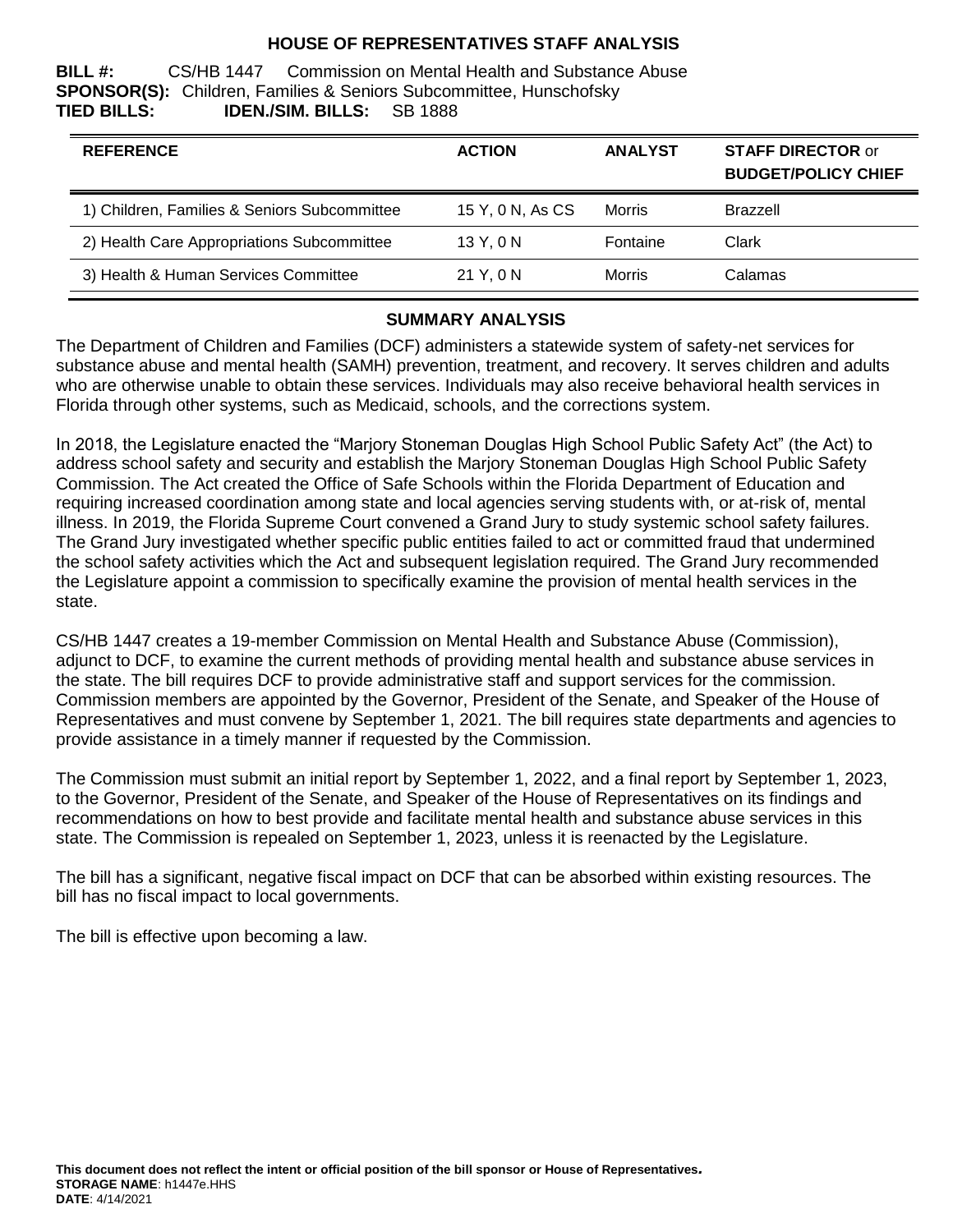### **FULL ANALYSIS**

# **I. SUBSTANTIVE ANALYSIS**

# A. EFFECT OF PROPOSED CHANGES:

## **Background**

## Mental Illness

Mental health is a state of well-being in which the individual realizes his or her own abilities, can cope with the normal stresses of life, can work productively and fruitfully, and is able to contribute to his or her community.<sup>1</sup> The primary indicators used to evaluate an individual's mental health are:<sup>2</sup>

- **Emotional well-being** Perceived life satisfaction, happiness, cheerfulness, peacefulness;
- **Psychological well-being** Self-acceptance, personal growth including openness to new experiences, optimism, hopefulness, purpose in life, control of one's environment, spirituality, self-direction, and positive relationships; and
- **Social well-being** Social acceptance, beliefs in the potential of people and society as a whole, personal self-worth and usefulness to society, sense of community.

Mental illness is collectively all diagnosable mental disorders or health conditions that are characterized by alterations in thinking, mood, or behavior (or some combination thereof) associated with distress or impaired functioning.<sup>3</sup> Thus, mental health refers to an individual's mental state of well-being whereas mental illness signifies an alteration of that well-being.

Mental illness affects millions of people in the United States each year. Nearly one in five adults (51.5 million people) live with a mental illness.<sup>4</sup> An estimated 13.1 million adults aged 18 or older have a serious mental illness.<sup>5</sup> Many people are diagnosed with more than one mental illness. For example, people who suffer from a depressive illness (major depression, bipolar disorder, or dysthymia) tend to co-occur with substance abuse and anxiety disorders.<sup>6</sup>

According to a 2019 assessment by the U.S. Department of Housing and Urban Development, 567,715 people were homeless on a given nights in the United States.<sup>7</sup> At a minimum, 116,179, or 20% percent, of these people were severely mentally ill.

# Mental Health Safety Net Services

The Department of Children and Families (DCF) administers a statewide system of safety-net services for substance abuse and mental health (SAMH) prevention, treatment and recovery for children and adults who are otherwise unable to obtain these services. SAMH programs include a range of prevention, acute interventions (e.g. crisis stabilization), residential treatment, transitional housing, outpatient treatment, and recovery support services. Services are provided based upon state and federally-established priority populations.

# *Behavioral Health Managing Entities*

 $\overline{a}$ <sup>1</sup> World Health Organization, *Mental Health: Strengthening Our Response,* [https://www.who.int/news-room/fact-sheets/detail/mental-health](https://www.who.int/news-room/fact-sheets/detail/mental-health-strengthening-our-response)[strengthening-our-response](https://www.who.int/news-room/fact-sheets/detail/mental-health-strengthening-our-response) (last visited April 12, 2021).

<sup>&</sup>lt;sup>2</sup> Centers for Disease Control and Prevention, Learn About Mental Health[, http://www.cdc.gov/mentalhealth/basics.htm](http://www.cdc.gov/mentalhealth/basics.htm) (last visited April 12, 2021).  $^3$  Id.

<sup>4</sup> National Institute on Mental Health, *Mental Illness,* [https://www.nimh.nih.gov/health/statistics/mental-illness.shtml,](https://www.nimh.nih.gov/health/statistics/mental-illness.shtml) (last visited April 12, 2021). 5 *Id.*

<sup>6</sup> John Hopkins Medicine, *Mental Health Disorder Statistics,* [https://www.hopkinsmedicine.org/health/wellness-and-prevention/mental](https://www.hopkinsmedicine.org/health/wellness-and-prevention/mental-health-disorder-statistics)[health-disorder-statistics](https://www.hopkinsmedicine.org/health/wellness-and-prevention/mental-health-disorder-statistics) (last visited April 12, 2021).

**STORAGE NAME**: h1447e.HHS **PAGE: 2** <sup>7</sup> U.S. Department of Housing and Urban Development, *2019 CoC Homeless Populations and Subpopulations Report – All States, Territories, Puerto Rico, and DC,* <https://www.hudexchange.info/programs/coc/coc-homeless-populations-and-subpopulations-reports/> (last visited April 12, 2021).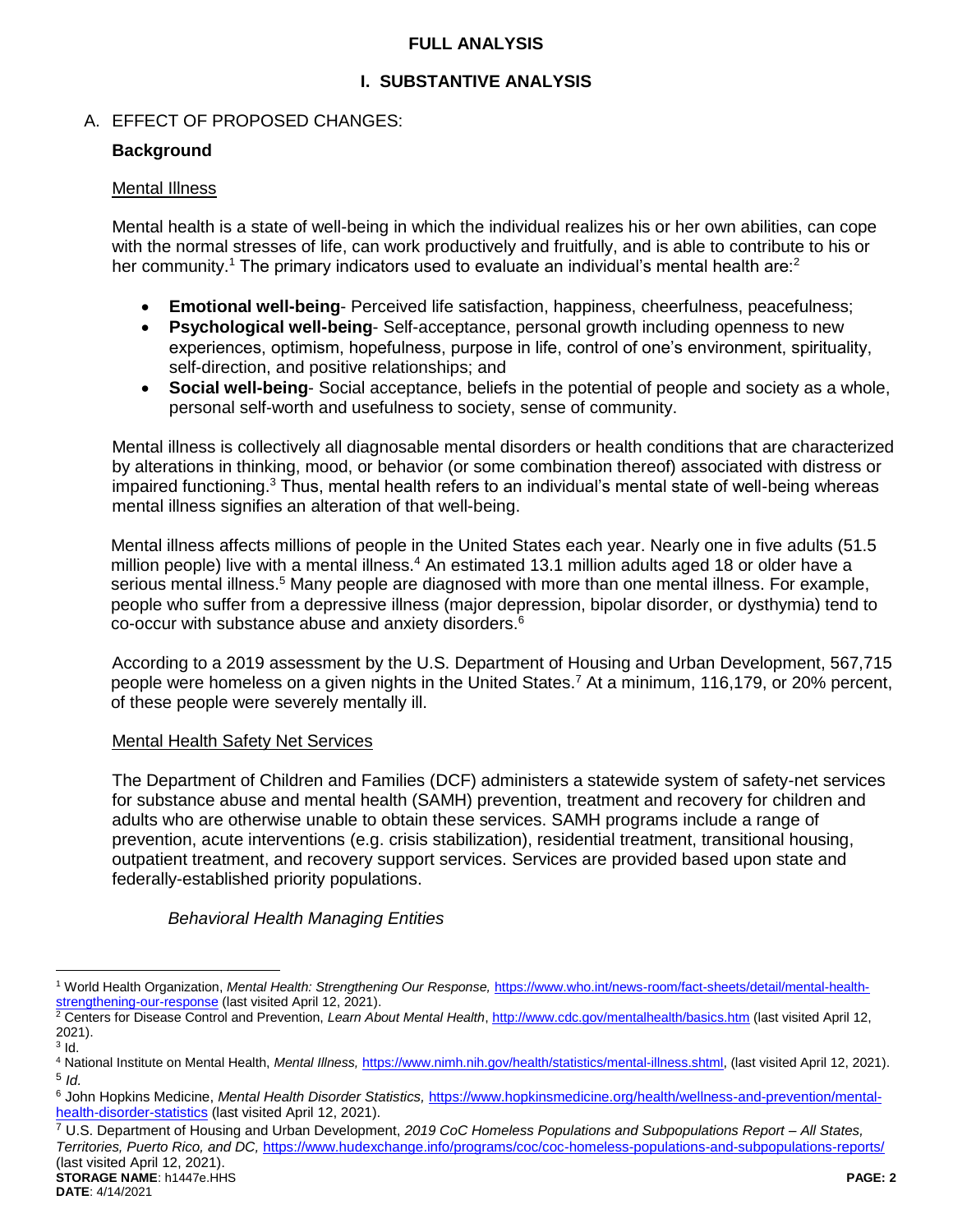In 2001, the Legislature authorized DCF to implement behavioral health managing entities (ME) as the management structure for the delivery of local mental health and substance abuse services.<sup>8</sup> The implementation of the ME system initially began on a pilot basis and, in 2008, the Legislature authorized DCF to implement MEs statewide.<sup>9</sup> Full implementation of the statewide managing entity system occurred in April 2013; all geographic regions are now served by a managing entity.<sup>10</sup> DCF contracts with seven MEs.<sup>11</sup>

In FY 2019-2020, the network service providers under contract with the MEs served 274,560 individuals.<sup>12</sup>

## *Coordinated System of Care*

Managing entities are required to promote the development and implementation of a coordinated system of care.<sup>13</sup> A coordinated system of care means a full array of behavioral and related services in a region or community offered by all service providers, participating either under contract with a managing entity or by another method of community partnership or mutual agreement.<sup>14</sup> A community or region provides a coordinated system of care for those suffering from mental illness or substance abuse disorder through a no-wrong-door model, to the extent allowed by available resources. If funding is provided by the Legislature, DCF may award system improvement grants to managing entities.<sup>15</sup> MEs must submit detailed plans to enhance crisis services based on the no-wrong-door model or to meet specific needs identified in DCF's assessment of behavioral health services in this state.<sup>16</sup> DCF must use performance-based contracts to award grants.<sup>17</sup>

There are several essential elements which make up a coordinated system of care, including: <sup>18</sup>

- Community interventions;
- Case management;
- Care coordination;
- Outpatient services;
- Residential services;
- Hospital inpatient care;
- Aftercare and post-discharge services;
- Medication assisted treatment and medication management; and
- Recovery support.

A coordinated system of care must include, but is not limited to, the following array of services:<sup>19</sup>

- Prevention services:
- Home-based services;
- School-based services:
- Family therapy;
- Family support;
- Respite services;

<sup>13</sup> S. 394.9082(5)(d), F.S.

 $16$  Id.

 $\overline{a}$ 

**STORAGE NAME**: h1447e.HHS **PAGE: 3**

<sup>8</sup> Ch. 2001-191, Laws of Fla.

<sup>9</sup> Ch. 2008-243, Laws of Fla.

<sup>10</sup> *The Department of Children and Families Performance and Accountability System for Behavioral Health Managing Entities*, Office of Program Policy Analysis and Government Accountability, July 18, 2014.

<sup>11</sup> Department of Children and Families, *Managing Entities*,<https://www.myflfamilies.com/service-programs/samh/managing-entities/> (last visited April 12, 2021).

<sup>&</sup>lt;sup>12</sup> Department of Children and Families, Substance Abuse and Mental Health Triennial Plan Update for Fiscal Year, (December 31, 2020[\) https://www.myflfamilies.com/service-programs/samh/publications/docs/2019-2020%20Triennial%20Plan%20Update.pdf](https://www.myflfamilies.com/service-programs/samh/publications/docs/2019-2020%20Triennial%20Plan%20Update.pdf) (last visited April 12, 2021).

<sup>14</sup> S. 394.4573(1)(c), F.S.

<sup>15</sup> S. 394.4573(3), F.S. The Legislature has not funded system improvement grants.

<sup>17</sup> Id.

<sup>18</sup> S. 394.4573(2), F.S. <sup>19</sup> S. 394.495(4), F.S.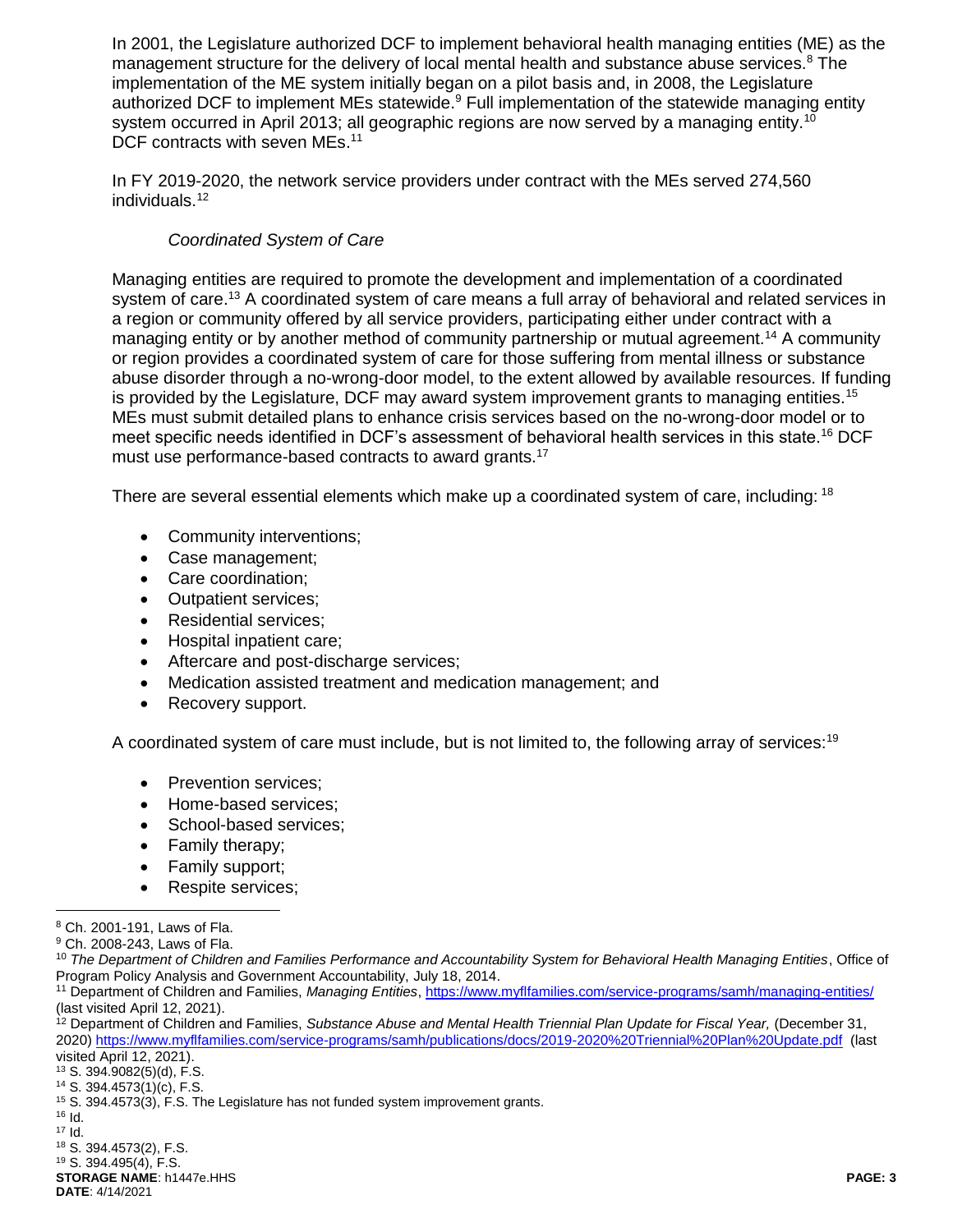- Outpatient treatment;
- Crisis stabilization;
- Therapeutic foster care;
- Residential treatment;
- Inpatient hospitalization;
- Case management;
- Services for victims of sex offenses;
- Transitional services: and
- Trauma-informed services for children who have suffered sexual exploitation.

Current law requires DCF to define the priority populations which would benefit from receiving care coordination, including considerations when defining such population.<sup>20</sup> Considerations include the number and duration of involuntary admissions, the degree of involvement with the criminal justice system, the risk to public safety posed by the individual, the utilization of a treatment facility by the individual, the degree of utilization of behavioral health services, and whether the individual is a parent or caregiver who is involved with the child welfare system.

MEs are required to conduct a community behavioral health care needs assessment once every three years in the geographic area served by the managing entity, which identifies needs by sub-region. $2<sup>1</sup>$ The assessments must be submitted to DCF for inclusion in the state and district substance abuse and mental health plan.<sup>22</sup>

#### *The Baker Act*

In 1971, the Legislature adopted the Florida Mental Health Act, also known as the Baker Act.<sup>23</sup> The Baker Act authorizes treatment programs for mental, emotional, and behavioral health which are designed to reduce the occurrence, severity, duration, and disabling aspects of mental, emotional, and behavioral disorders.<sup>24</sup> These treatment programs include, but are not limited to, comprehensive health, social, educational, and rehabilitative services to persons requiring intensive short-term and continued treatment to encourage them to assume responsibility for their treatment and recovery.<sup>25</sup> The Baker Act provides legal procedures, protections, and rights to individuals examined or treated for mental illness and addresses legal procedures for examination and treatment including: voluntary admission;<sup>26</sup> involuntary admission;<sup>27</sup> involuntary inpatient treatment;<sup>28</sup> and involuntary outpatient treatment.<sup>29</sup>

The Baker Act requires each county to designate a single law enforcement agency to transfer a person in need of services.<sup>30</sup> If a person is in custody based on noncriminal or minor criminal behavior, law enforcement transports the person to the nearest receiving facility.<sup>31</sup> If, however, the person is arrested for a felony, the person must first be processed in the same manner as any other criminal suspect. Law enforcement must then transport the person to the nearest facility, unless the facility is unable to provide adequate security, in which case the person must be examined and treated wherever he or she is held. $32$ 

#### *Receiving Facilities*

**STORAGE NAME**: h1447e.HHS **PAGE: 4 DATE**: 4/14/2021  $\overline{a}$  S. 394.9082(3)(c), F.S. S. 394.9082(5)(b), F.S. S. 394.75(3), F.S. Ch. 71-131, Laws of Fla.; ch. 394, part I, F.S. S. 394.453(1)(a), F.S. S. 394.453(1)(b), F.S. S. 394.4625, F.S. Ss. 397.6772, 397.679, 397.6798, and 397.6811, F.S. S. 394.467, F.S. S. 394.4655, F.S. S. 394.462(1)(a), F.S. S. 394.462(1)(g), F.S. S. 394.462(1)(f) and (g), F.S.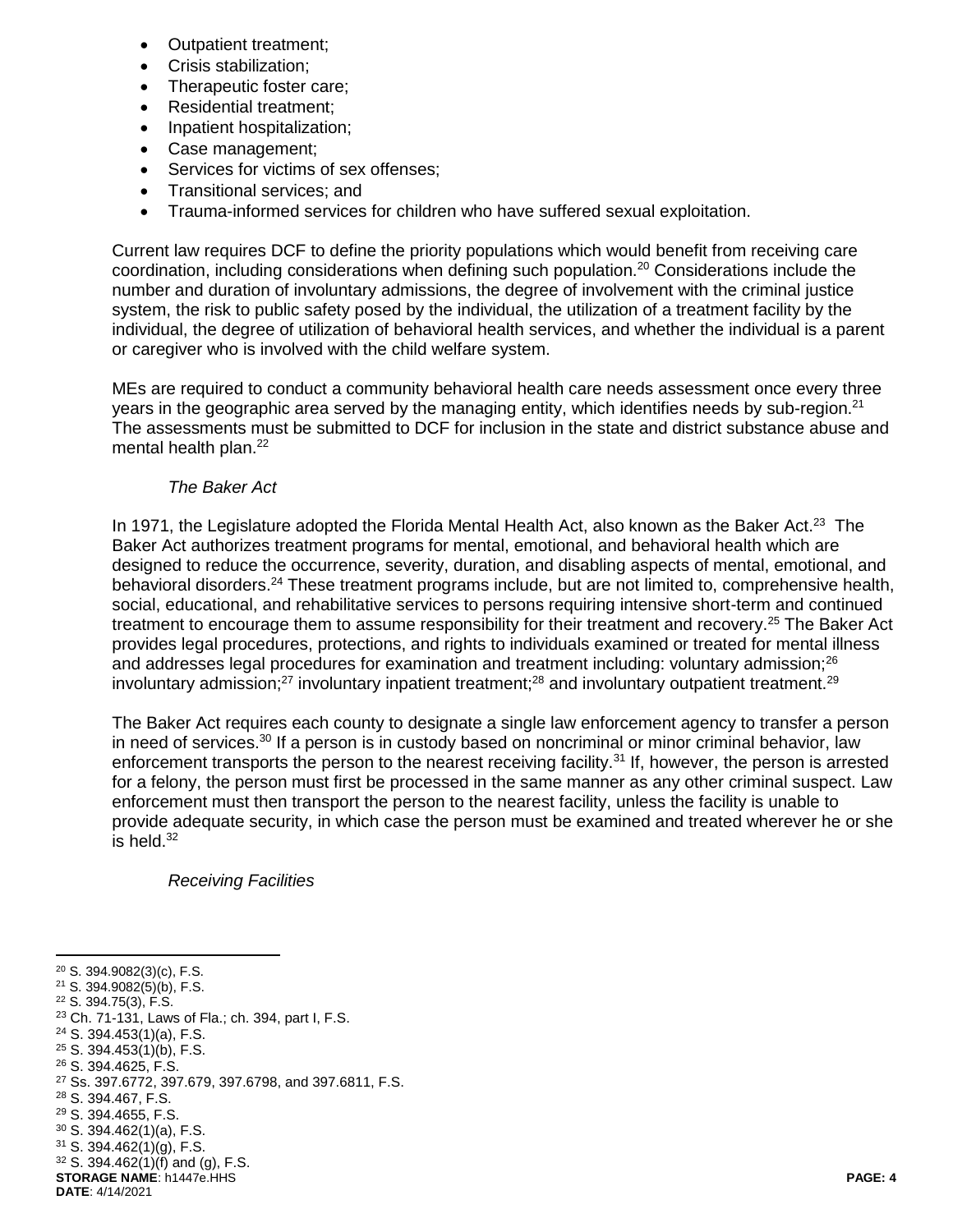A person experiencing severe emotional or behavioral problems often requires emergency treatment to stabilize his or her situation before referral for outpatient services or inpatient services can occur. Emergency mental health stabilization services may be provided to a person on a voluntary or involuntary basis. Receiving facilities, often referred to as Baker Act facilities, are public or private facilities designated by DCF for the purpose of receiving and holding or referring, as appropriate, involuntary patients under emergency conditions for mental health or substance abuse evaluation and to provide treatment or transportation to the appropriate service provider.<sup>33</sup> A public receiving facility is a facility that provides mental health services to all persons, regardless of their ability to pay, and receives state funds for such purpose.<sup>34</sup> Facilities may only use appropriated funds to provide services to diagnostically and financially eligible persons, or those who are acutely ill, in need of mental health services, and the least able to pay.<sup>35</sup>

Crisis Stabilization Units (CSUs) are public receiving facilities that receive state funding and provide a less intensive and less costly alternative to inpatient psychiatric hospitalization for individuals presenting as acutely mentally ill. CSUs screen, assess, and admit individuals under the Baker Act, as well as those individuals who voluntarily present themselves, for short-term services.<sup>36</sup> CSUs provide services 24 hours a day, seven days a week, through a team of mental health professionals. The purpose of the CSU is to examine, stabilize, and redirect people to the most appropriate and least restrictive treatment settings, consistent with their mental health needs.

As of March 2021, there were 131 Baker Act receiving facilities in Florida, including 66 public receiving facilities and 65 private receiving facilities.<sup>37</sup> Of the 53 public receiving facilities, 47 also contract to provide CSU services.<sup>38</sup>

#### *Involuntary Admission*

A person receiving services on an involuntary basis must be taken to a designated "receiving facility."<sup>39</sup> He or she cannot be involuntarily held in a receiving facility for examination for longer than 72 hours.<sup>40</sup> Generally, within the 72-hour examination period, one of the following must occur:<sup>41</sup>

- The patient must be released, unless he or she is charged with a crime, in which case law enforcement resumes custody;
- The patient must be released into voluntary outpatient treatment;
- The patient must be asked to give consent to be placed as a voluntary patient if placement is recommended; or
- A petition for involuntary placement must be filed in circuit court for outpatient or inpatient treatment

Under the Baker Act, a court must hold a hearing on involuntary inpatient or outpatient placement within five working days after a petition for involuntary placement is filed.<sup>42</sup> The petitioner must show, by clear and convincing evidence, that all available less restrictive treatment alternatives are inappropriate and the person is: 43

 Mentally ill and, because of the illness, has refused voluntary placement for treatment or is unable to determine the need for placement; and

 $\overline{a}$ 

 $\overline{38}$  *Id.* <sup>39</sup> S. 394.455(26), F.S.

<sup>33</sup> S. 394.455(39), F.S. This term does not include a county jail.

<sup>34</sup> S. 394.455(37), F.S.

<sup>35</sup> Rule 65E-5.400(2), F.A.C.

<sup>36</sup> S. 394.875, F.S.

<sup>37</sup> Department of Children and Families, *Designated Baker Act Receiving Facilities*, (Feb. 2, 2021), [http://www.dcf.state.fl.us/service](http://www.dcf.state.fl.us/service-programs/samh/crisis-services/docs/baker/Baker%20Act%20Receiving%20Faciliites.pdf)[programs/samh/crisis-services/docs/baker/Baker%20Act%20Receiving%20Faciliites.pdf](http://www.dcf.state.fl.us/service-programs/samh/crisis-services/docs/baker/Baker%20Act%20Receiving%20Faciliites.pdf) (last visited April 12, 2021).

<sup>40</sup> S. 394.463(2)(f), F.S.

<sup>41</sup> S. 394.463(2)(i)4., F.S.

<sup>42</sup> Ss. 394.4655(6) and 394.467(6), F.S.

<sup>43</sup> S. 394.467(1), F.S.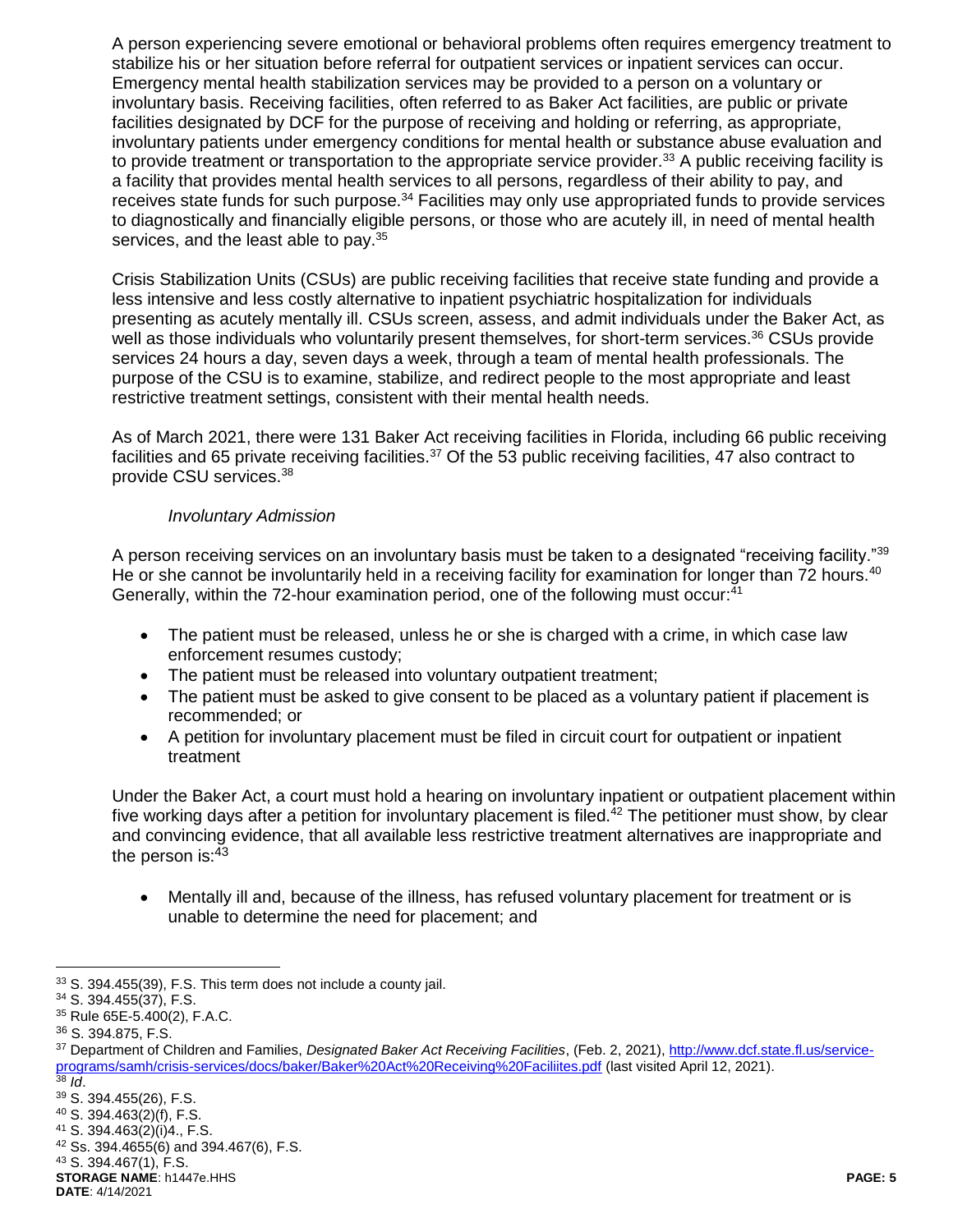Manifestly incapable of surviving alone or with the help of family and friends, and without treatment is likely to suffer from neglect to such an extent that it poses a real and present threat of substantial harm to his or her well-being, or substantial likelihood exists that in the near future he or she will inflict serious bodily harm on himself or herself or another person.

Courts, law enforcement officers, and certain health care practitioners are authorized to initiate involuntary examinations.<sup>44</sup> A circuit court may enter an *ex parte* order finding that a person meets the criteria for involuntary examination.<sup>45</sup> A law enforcement officer<sup>46</sup> may take a person into custody who appears to meet the criteria for involuntary examination and transport them to a receiving facility for examination.<sup>47</sup> A health care practitioner may initiate an involuntary examination by executing an official form adopted by DCF rule called a *Certificate of Professional Initiating an Involuntary Examination*. 48 The health care practitioner must have examined the person within the preceding 48 hours and state that the person meets the criteria for involuntary examination.<sup>49</sup> The Baker Act currently authorizes the following health care practitioners to initiate an involuntary examination by certificate:<sup>50</sup>

- A physician licensed under ch. 458 or 459, F.S., who has experience in the diagnosis and treatment of mental and nervous disorders, or a physician employed by the United States Department of Veterans Affairs or Department of Defense.<sup>51</sup>
- A clinical psychologist, as defined in s. 490.003(7), F.S., with three years of postdoctoral experience in the practice of clinical psychology, inclusive of the experience required for licensure, or a psychologist employed by a facility operated by the United States Department of Veterans Affairs that qualifies as a receiving or treatment facility.<sup>52</sup>
- A psychiatric nurse who is certified as an advanced registered nurse practitioner under s. 464.012, F.S., who has a master's degree or a doctorate in psychiatric nursing, holds a national advanced practice certification as a psychiatric mental health advance practice nurse, and has two years of post-master's clinical experience under the supervision of a physician.<sup>53</sup>
- A mental health counselor licensed under ch. 491, F.S.
- A marriage and family therapist licensed under ch. 491, F.S.
- A clinical social worker licensed under ch. 491, F.S.

During FY 2018-19, there were 210,992 involuntary examinations in Florida. Law enforcement initiated more than half (51.34 percent), followed closely by those initiated by mental health professionals (46.45 percent), and the remaining 2.22 percent were initiated by a judge's *ex parte* order.<sup>54</sup>

*Voluntary Admission*

<https://eds.myflfamilies.com/DCFFormsInternet/Search/OpenDCFForm.aspx?FormId=1063> (last visited April 12, 2021).  $49$  S. 394.463(2)(a)3., F.S.

<sup>52</sup> S. 394.455(5), F.S.

 $\overline{a}$ <sup>44</sup> S. 394.463(2)(a), F.S.

<sup>45</sup> *Id.*

<sup>&</sup>lt;sup>46</sup> "Law enforcement officer" means any person who is elected, appointed, or employed full time by any municipality or the state or any political subdivision thereof; who is vested with authority to bear arms and make arrests; and whose primary responsibility is the prevention and detection of crime or the enforcement of the penal, criminal, traffic, or highway laws of the state. This definition includes all certified supervisory and command personnel whose duties include, in whole or in part, the supervision, training, guidance, and management responsibilities of full-time law enforcement officers, part-time law enforcement officers, or auxiliary law enforcement officers but does not include support personnel employed by the employing agency. S. 943.10(1), F.S.

 $47$  394.463(2)(a)2., F.S.

<sup>48</sup> The *Certificate of Professional Initiating an Involuntary Examination,* created by DCF, must be executed by health care practitioners initiating an involuntary examination under The Baker Act. The form contains information related to the person's diagnosis and the health care practitioner's personal observations of statements and behaviors that support the involuntary examination of such person. *See* rule reference in Rule 65E-5.280, F.A.C. The form is also online. *See*, *Certificate of Professional Initiating an Involuntary Examination*, Department of Children and Families,

<sup>50</sup> *Id.*

<sup>51</sup> S. 394.455(32), F.S.

<sup>53</sup> S. 394.455(35), F.S.

**STORAGE NAME**: h1447e.HHS **PAGE: 6** <sup>54</sup> Christy, A., et al., *Fiscal Year 2018-2019 Annual Report*, Baker Act Reporting Center, Louis de la Parte Florida Mental Health Institute, Department of Mental Health Law & Policy, University of South Florida, Nov. 2020[, https://www.usf.edu/cbcs/baker](https://www.usf.edu/cbcs/baker-act/documents/ba_usf_annual_report_2018_2019.pdf)[act/documents/ba\\_usf\\_annual\\_report\\_2018\\_2019.pdf](https://www.usf.edu/cbcs/baker-act/documents/ba_usf_annual_report_2018_2019.pdf) (last visited April 12, 2021).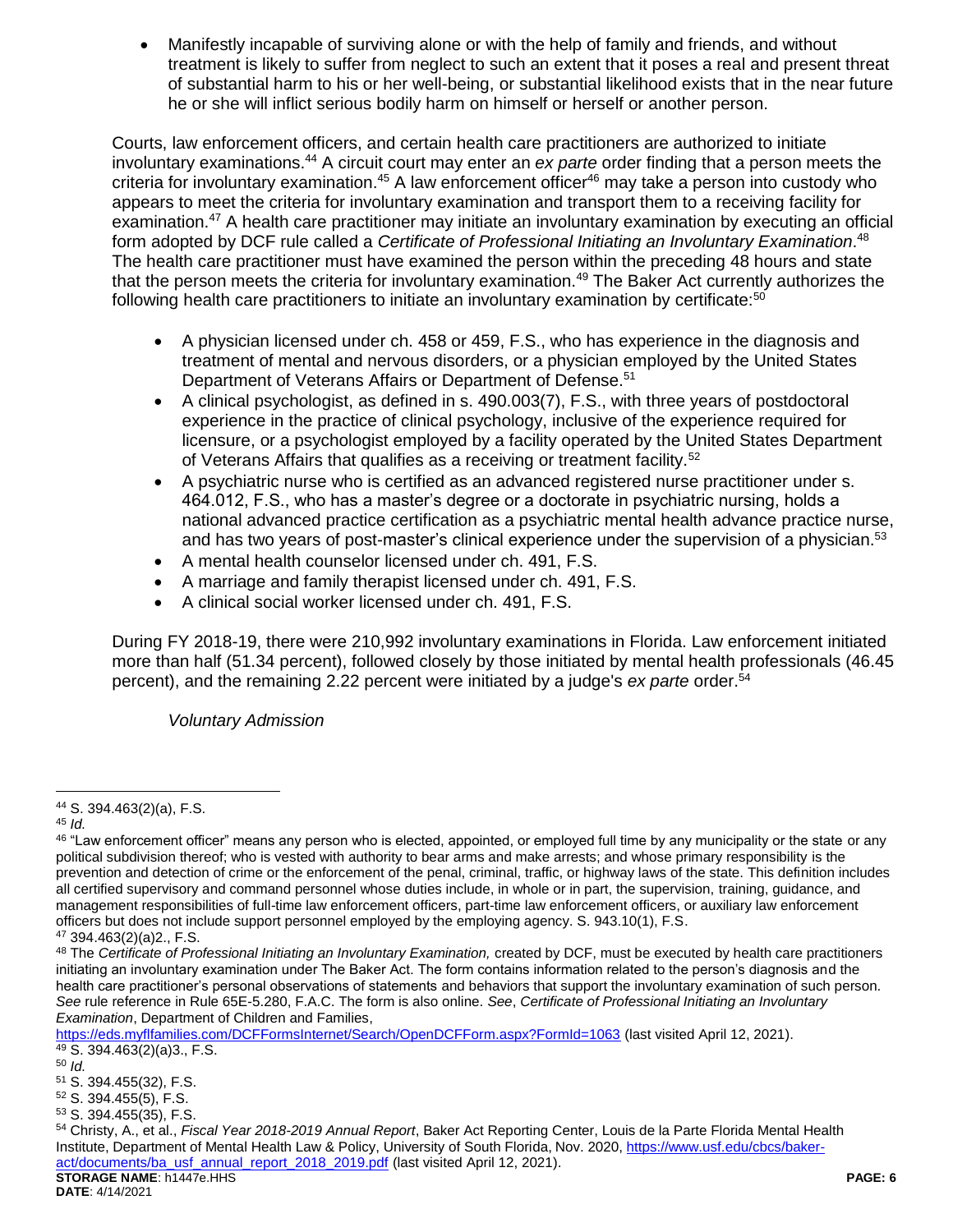A receiving facility may provide observation, diagnosis, or treatment to any person 18 years or older or any person under 18 if entry is sought by his or her guardian. A person may voluntarily enter a receiving facility only if he or she is willing and competent to consent to admission and treatment. A person under 18 may be admitted only after a hearing to verify the voluntariness of the consent. If a person is incompetent to consent to treatment.<sup>55</sup> he or she cannot be held under the voluntary provisions of the Baker Act.

A person on voluntary status is presumed to be able to exercise all of his or her rights under the law, including consenting or refusing consent to admission or treatment. If a person is competent, he or she may voluntarily enter any facility he or she chooses. Within 24 hours after voluntary admission, the admitting physician must document in the patient's clinical record that he or she is able to give express and informed consent for admission. If a person is not able to give express and informed consent for admission, he or she must be discharged or transferred to involuntary status.<sup>56</sup>

#### Medicaid Mental Health Services

Medicaid is the health care safety net for low-income Floridians. Medicaid is a partnership of the federal and state governments established to provide coverage for health services for eligible persons. The program is administered by the Agency for Health Care Administration (AHCA) and financed by federal and state funds. AHCA delegates certain functions to other state agencies, including DCF, which makes eligibility determinations. Florida uses a comprehensive managed care delivery model for primary and acute care services to serve the bulk of its Medicaid population, known as the Statewide Medicaid Managed Care (SMMC) Managed Medical Assistance (MMA) program.<sup>57</sup> The MMA program was enacted in 2011 and fully implemented in 2014.

Federal regulations require Medicaid managed care organizations (MCOs) to comply with strict requirements associated with the establishment of annual and lifetime dollar limits on coverage. If an MCO elects to use an annual or lifetime dollar limit on the coverage of mental health and substance abuse disorder treatments, that limit may not be less generous than any dollar limit on coverage for medical and surgical treatments. In addition, MCOs must comply with requirements for non-quantitative treatment limitations and must make available upon request the medical necessity criteria used for mental health or substance use disorders and the rationale for denials of reimbursement for mental health or substance use disorder benefits.<sup>58</sup>

The structure of each state's Medicaid program varies, but what states must pay for is largely determined by the federal government, as a condition of receiving federal funds.<sup>59</sup> Federal law sets the amount, scope, and duration of services offered in the program, among other requirements. These federal requirements create an entitlement that comes with constitutional due process protections. The federal government sets the minimum mandatory populations to be included in every state Medicaid program. The federal government also sets the minimum mandatory benefits to be covered in every state Medicaid program. These benefits include community mental health and substance abuse services such as:<sup>60</sup>

- Psychiatric services;
- Individual, family, and group therapy;
- Behavior management; and

<sup>55</sup> "Incompetent to consent to treatment" means that a person's judgment is so affected by his or her mental illness that he or she lacks the capacity to make a well-reasoned, willful, and knowing decision concerning his or her medical or mental health treatment. S. 394.455(15), F.S.

<sup>56</sup> S. 394.4625(1)(f), F.S.

<sup>57</sup> S. 409.964, F.S.

<sup>58</sup> Medicaid and Children's Health Insurance Programs; Mental Health Parity and Addiction Equity Act of 2008; the Application of Mental Health Parity Requirements to Coverage Offered by Medicaid Managed Care Organizations, the Children's Health Insurance Program (CHIP), and Alternative Benefit Plans, 81 FR 18389 (March 30, 2016)(codified at 42 CFR Parts 438, 440, 456, 457). <sup>59</sup> 42 U.S.C. §§ 1396-1396w-5; 42 C.F.R. Part 430-456 (§§ 430.0-456.725) (2016).

<sup>60</sup> Section 409.906(8), F.S. *See also* Agency for Health Care Administration, *Florida's Medicaid Covered Services and HCBS Waivers,*  [https://ahca.myflorida.com/medicaid/Policy\\_and\\_Quality/Policy/behavioral\\_health\\_coverage/bhfu/Community\\_Behavioral\\_Health.shtml](https://ahca.myflorida.com/medicaid/Policy_and_Quality/Policy/behavioral_health_coverage/bhfu/Community_Behavioral_Health.shtml) (last visited April 12, 2021).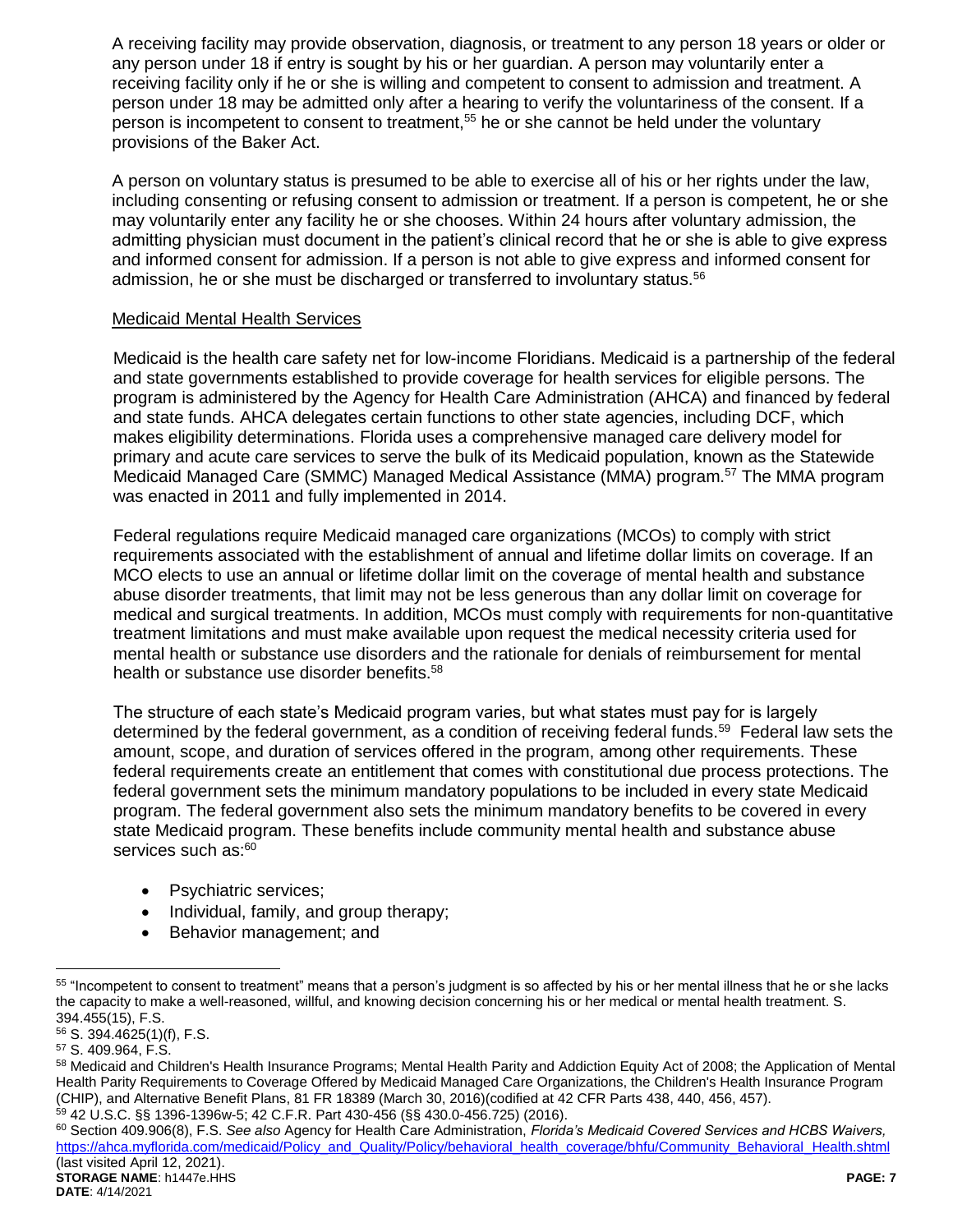• Therapeutic support.

## Criminal Justice System Mental Health Services

The state forensic system is a network of facilities and community services for criminal defendants needing mental health services.<sup>61</sup> Only an adult, or a juvenile being prosecuted as an adult, who is charged with a felony offense,  $62$  and adjudicated incompetent to proceed $63$  or not guilty by reason of insanity,<sup>64</sup> may be involuntarily committed to a state civil<sup>65</sup> or forensic<sup>66</sup> treatment facility or placed on conditional release<sup>67</sup> by the court.<sup>68</sup> Florida does not provide forensic services for defendants charged with misdemeanor offenses.

## *Pretrial Intervention/Diversion Programs*

The Department of Corrections supervises pretrial intervention programs (PTIs) for defendants with pending criminal charges. Section 948.08, F.S., governs PTIs, also referred to as diversion programs, which are available to any first time offender, or any person not convicted of more than one nonviolent misdemeanor, who is charged with a misdemeanor or third degree felony.<sup>69</sup> The goal of PTI is to offer eligible defendants a sentencing alternative in the form of counseling, education, supervision, or medical and psychological treatment, as appropriate.<sup>70</sup> Individuals may be eligible for pretrial intervention programs addressing their mental illness or substance use.

While a defendant is in a PTI, his or her criminal charges remain pending. If a defendant successfully completes a PTI, his or her charges may be dismissed.<sup>71</sup> If the defendant fails to successfully complete the PTI, the program administrator may recommend further supervision or the state attorney may resume prosecution for the offense. The court may not appoint a public defender to represent an indigent defendant who is released to a PTI unless the offender's release is revoked and he or she is subject to imprisonment if convicted.<sup>72</sup>

## *Mental Health Courts*

Mental health courts (MHCs) are problem-solving courts that combine judicial supervision with mental health treatment and other support services with the goal of improving public safety by:<sup>73</sup>

- Reducing criminal recidivism;
- Improving the quality of life of defendants with mental illnesses and increasing their participation in effective treatment; and
- Reducing court-and corrections-related costs, often by providing an alternative to incarceration.

Florida has 31 operating MHCs authorized under s. 394.47892, F.S.<sup>74</sup> Due to the lack of specific statutory framework for MHCs, eligibility criteria, program requirements, and other processes differ amongst circuits.

 $\overline{a}$ 

**STORAGE NAME**: h1447e.HHS **PAGE: 8 DATE**: 4/14/2021 <sup>74</sup> Section 394.47892, F.S., authorizes each county to fund a mental health court program and addresses the funding of the programs.

<sup>61</sup> *See* ch. 916, F.S.

<sup>62</sup> Section 916.106(6), F.S.

<sup>63</sup> Section 916.106(11), F.S.

<sup>64</sup> Fla. R. Crim. P. 3.217.

<sup>65</sup> A "civil facility" is a mental health facility run by or under contract with DCF to serve individuals committed under ch. 394, F.S., and defendants committed under ch. 916, F.S., who do not require the security of a forensic facility; or an intermediate care facility for the developmentally disabled, a foster care facility, a group home facility, or a supported living setting. Section 916.106(4), F.S. 66 A "forensic facility" is a separate and secure facility established within DCF or the Agency for Persons with Disabilities to serve forensic clients. A separate and secure facility means a security-grade building for the purpose of separately housing persons who have mental illness from persons who have intellectual disabilities or autism and separately housing persons who have been involuntarily committed under ch. 916, F.S., from nonforensic residents. Section 916.106(10), F.S.

<sup>&</sup>lt;sup>67</sup> Section 916.304, F.S.

<sup>68</sup> *See* legislative intent in s. 916.105(1)–(4), F.S.

<sup>69</sup> Section 948.08(1), F.S.

<sup>70</sup> Section 948.08(1), F.S.

 $71$  Section 948.08(5), F.S. If a case is dismissed without prejudice, the case may be refiled at a later time.

<sup>72</sup> Section 948.08(3) and (4), F.S.

<sup>73</sup> Florida Courts, *Mental Health Courts*, [https://www.flcourts.org/Resources-Services/Court-Improvement/Problem-Solving-](https://www.flcourts.org/Resources-Services/Court-Improvement/Problem-Solving-Courts/Mental-Health-Courts)[Courts/Mental-Health-Courts](https://www.flcourts.org/Resources-Services/Court-Improvement/Problem-Solving-Courts/Mental-Health-Courts) (last visited April 12, 2021).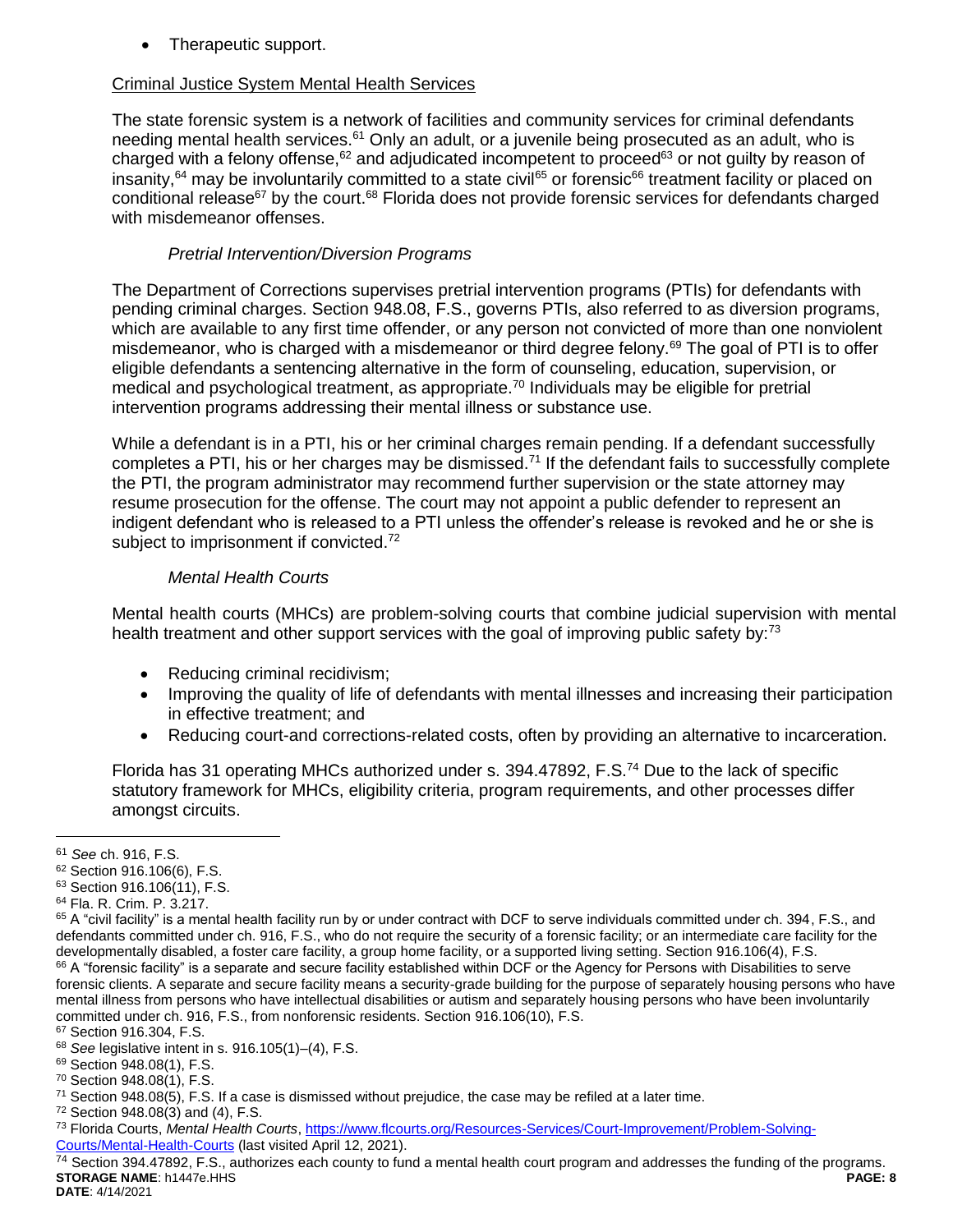### Public School Mental Health Services

#### *Mental Health Assistance Allocation*

The Marjory Stoneman Douglas High School Public Safety Act (Act), discussed below, created the Mental Health Assistance Allocation within the Florida Education Finance Program.<sup>75</sup> The allocation is intended to provide funding to assist school districts in establishing or expanding school-based mental health care, train educators and other school staff in detecting and responding to mental health issues, and connecting children, youth, and families who may experience behavior health issues with appropriate services.<sup>76</sup> For the 2020-2021 school year, \$100 million was appropriated for the allocation, $77$  with each school district receiving a minimum of \$100,000 with the remaining balance of funds allocated based on each district's proportionate share of the state's total unweighted full-time equivalent student enrollment.<sup>78</sup> Eligible charter schools are entitled to a proportionate share of the school district's allocation.<sup>79</sup>

School districts are prohibited from using the funds allocated under this section to supplant funds from other operating funds used for the provision of mental health services. These funds may not be used for salary increases or bonuses.<sup>80</sup>

In order to receive allocation funds, a school district must develop and submit to the district school board for approval a detailed plan outlining its local program and planned expenditures.<sup>81</sup> A school district's plan must include all district schools, including charter schools, unless a charter school elects to submit a plan independently from the school district.<sup>82</sup> Each approved plan must be submitted to the Commissioner of Education by August 1 each year.

The plan must be focused on a multitiered system of supports to deliver evidence-based mental health care assessment, diagnosis, intervention, treatment, and recovery services. Supports and services under the allocation are provided to students with one or more mental health or co-occurring substance abuse diagnoses and to students at high risk of such diagnoses. The provision of these services must be coordinated with a student's primary mental health care provider and with other mental health providers involved in the student's care.<sup>83</sup>

Plans must include elements such as: 84

- Direct employment of school-based mental health service providers to expand and enhance school-based student services and reduce the ratio of students to staff to align with nationally recommended ratio models;
- Contracts or interagency agreements with one or more local community behavioral health providers or providers of Community Action Team services to provide behavioral health staff presence and services at district schools; and
- Policies and procedures which ensure students who are referred to a school-based or community-based mental health service provider for mental health screening are assessed within 15 days of referral, and that school-based mental health services are initiated within 15

<http://www.fldoe.org/core/fileparse.php/18612/urlt/2021DistrictMHAssisAllocation.pdf> (last visited April 12, 2021).  $\frac{79}{79}$  Section 1011.62(16), F.S.

<sup>80</sup> Id.

 $\overline{a}$ <sup>75</sup> Section 1011.62(16), F.S.

<sup>76</sup> Id.

<sup>77</sup> Specific Appropriation 8 and 92, s. 2, ch. 2020-111, L.O.F.

<sup>78</sup> Section 1011.62(16), F.S.; *See also* Florida Department of Education, Office of Safe Schools, *2020-2021 FEFP – Revised Final Conference Calculations as funded in Chapter 2020-111 (Mental Health Assistance Allocation)*,

<sup>81</sup> Section 1011.62(16)(a)1.-2., F.S.

 $82$  Id.

<sup>83</sup> Section 1011.61(16)(b), F.S.

**STORAGE NAME**: h1447e.HHS **PAGE: 9** <sup>84</sup> Id.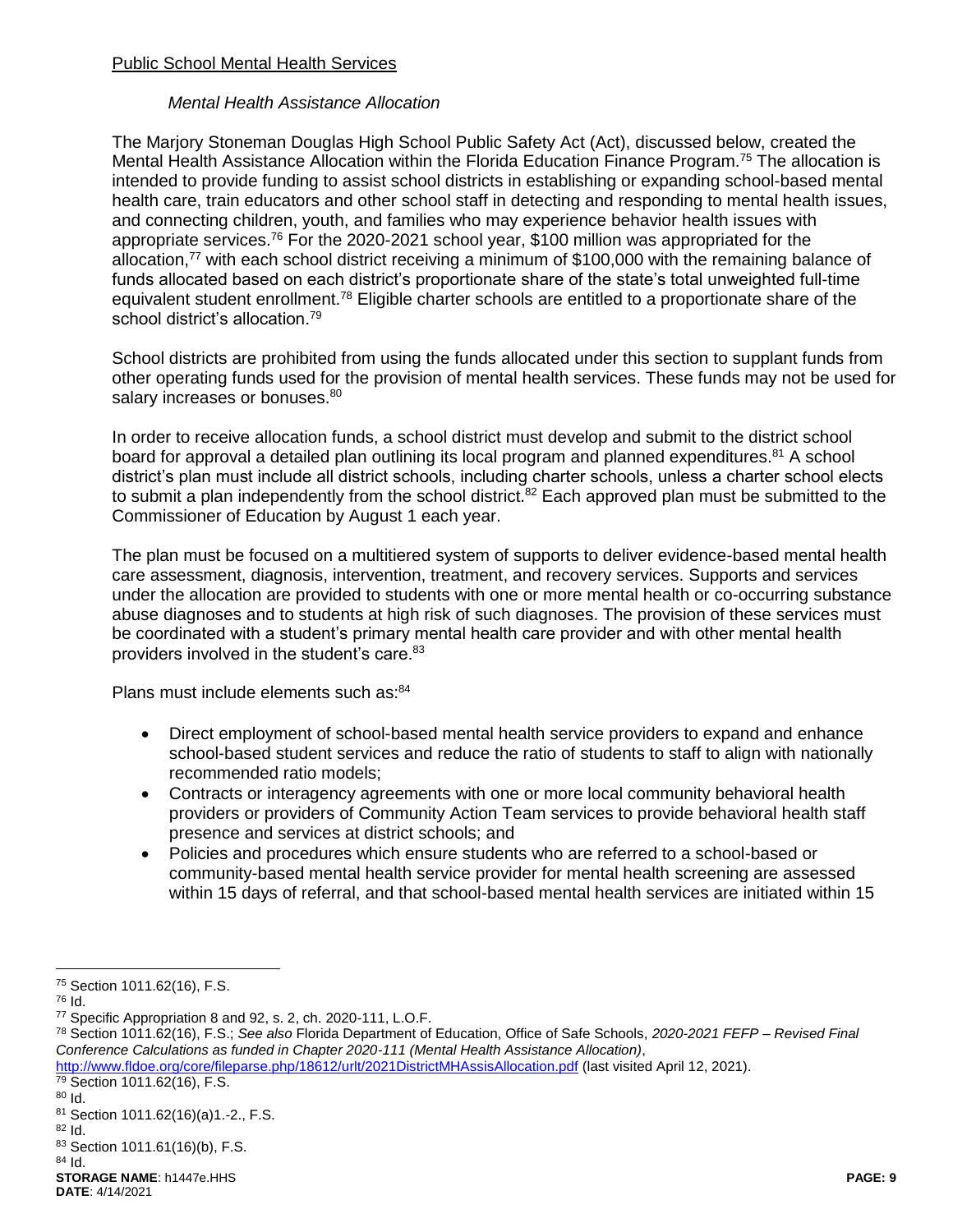days after identification and assessment and community-based mental health services are initiated within 30 days after school or district referral.<sup>85</sup>

School districts are also required to report program outcomes and expenditures annually for the previous fiscal year by September 30. The report must, at a minimum, provide the number of each of the following:<sup>86</sup>

- Students who receive screenings or assessments.
- Students who are referred to either school-based or community-based providers for services.
- Students who receive either school-based or community based interventions.
- School-based or community-based mental health providers that were paid out of the mental health assistance allocation.
- Contract-based collaboration efforts or partnerships with community mental health programs.

#### Health Insurance Coverage of Mental Health and Substance Abuse Services

#### *Commercial Plans*

Prior to 1996, private health insurance coverage for mental illness was generally not as comprehensive as coverage for medical and surgical benefits. In response, the Mental Health Parity Act<sup>87</sup> (MHPA) was enacted in 1996, which requires parity of medical and surgical benefits with mental health benefits for annual and aggregate lifetime limits of large group plans.

In 2008, Congress passed the Mental Health Parity and Addiction Equity Act<sup>88</sup> (MHPAEA), which generally applies to large group health plans.<sup>89</sup> The MHPAEA expanded parity of coverage to include financial requirements, treatment limitations, and in- and out-of-network coverage if a plan provided coverage for mental illness. The MHPAEA also applies to the treatment of substance use disorders.<sup>90</sup> Like the MHPA, the MHPAEA does not require large groups to provide benefits for mental health or substance use disorders. The MHPAEA contains a cost exemption, which allows a group health plan to receive a waiver, exempting them from some of the key requirements, if the plan demonstrates that costs increased at least 1 percent because of compliance.<sup>91</sup>

In 2010, the Patient Protection and Affordable Care  $Act^{92}$  (PPACA) amended the MHPAEA to apply the provisions to individual health insurance coverage. The PPACA mandates that qualified health insurance must provide coverage of 10 essential health benefits,<sup>93</sup> including coverage for mental health and substance use disorders for individual and small group qualified health plans. The final rule, implementing these provisions, generally requires health insurers offering health insurance coverage in the individual and small group markets to comply with the requirements of the MHPAEA regulations in order to satisfy the essential health benefit requirement.<sup>94</sup>

*Office of Insurance Regulation*

 $\overline{a}$ 

<sup>90</sup> 45 CFR ss. 146 and 160.

<sup>92</sup> Pub. L. No.111-148, as amended by Pub. L. No. 111-152. 93 45 CFR s. 156.115.

**STORAGE NAME**: h1447e.HHS **PAGE: 10 DATE**: 4/14/2021 <sup>94</sup> *See* 45 CFR 147.150 and 156.115 (78 FR 12834, Feb. 25, 2013).

<sup>85</sup> Section 1011.62(16)(b)1.-3., F.S.

<sup>86</sup> Section 1011.62(16)(c)-(d),F.S.

<sup>87</sup> Pub. L. No. 104-204.

<sup>88</sup> Pub. L. No. 110-343.

<sup>89</sup> Final Rules Under the Paul Wellstone and Pete Domenici Mental Health Parity and Addiction Equity Act of 2008; Technical Amendment to External Review for Multi-State Plan Program, 78 FR 68239 (November 13, 2013) (codified at 26 CFR Part 54, 29 CFR Part 2590, 45 CFR Parts 146 and 147).

<sup>91</sup> Plans and issuers that make changes to comply with MHPAEA and incur an increased cost of at least 2 percent in the first year that MHPAEA applies to the plan or coverage or at least 1 percent in any subsequent plan year may claim an exemption from MHPAEA based on their increased cost. If such a cost is incurred, the plan or coverage is exempt from MHPAEA requirements for the plan or policy year following the year the cost was incurred. The plan sponsors or issuers must notify the plan beneficiaries that MHPAEA does not apply to their coverage. These exemptions last 1 year. After that, the plan or coverage is required to comply again; however, if the plan or coverage incurs an increased cost of at least 1 percent in that plan or policy year, the plan or coverage could claim the exemption for the following plan or policy year.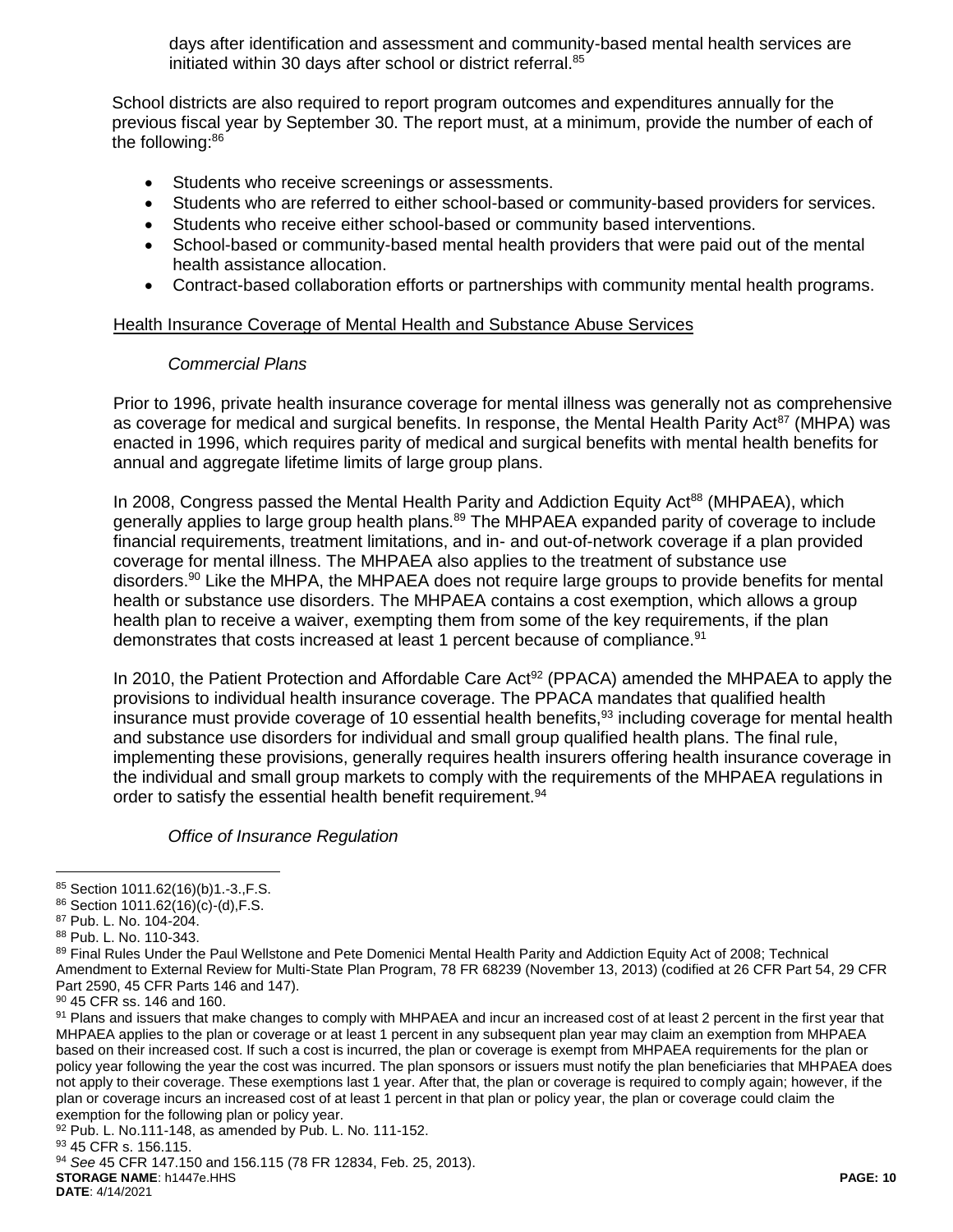The regulatory oversight of health insurance is generally reserved to the states, except when explicitly preempted by federal law. In Florida, the Office of Insurance Regulation (OIR) is responsible for all activities concerning insurers and other risk bearing entities, including licensing, rates, policy forms, market conduct, claims, issuance of certificates of authority, solvency, viatical settlements, premium financing, and administrative supervision, as provided under the Florida Insurance Code.<sup>95</sup>

All health insurance policies issued in Florida, with the exception of certain self-insured policies.<sup>96</sup> must meet certain requirements that are detailed throughout the Florida Insurance Code. Chapter 627, F.S., sets parameters and requirements for health insurance policies and ch. 641, F.S., provides requirements for health plans issued by health maintenance organizations (HMOs). The OIR reviews health insurance policies and contracts for compliance with the MHPAEA.<sup>97</sup> The OIR communicates any violations of the MHPAEA to the insurer or HMO. If the insurer or HMO fails to correct the issue, the OIR would refer the issue to the appropriate federal regulator as a possible violation of federal  $law.<sup>98</sup>$ 

### Substance Abuse

<span id="page-10-0"></span>Substance abuse refers to the harmful or hazardous use of psychoactive substances, including alcohol and illicit drugs.<sup>99</sup> Substance use disorders occur when the chronic use of alcohol or drugs causes significant impairment, such as health problems, disability, and failure to meet major responsibilities at work, school, or home.<sup>100</sup> Repeated drug use leads to changes in the brain's structure and function that can make a person more susceptible to developing a substance use disorder.<sup>101</sup> Brain imaging studies of persons with substance use disorders show physical changes in areas of the brain that are critical to judgment, decision making, learning and memory, and behavior control.<sup>102</sup>

According to the Diagnostic and Statistical Manual of Mental Disorders, Fifth Edition, a diagnosis of substance use disorder is based on evidence of impaired control, social impairment, risky use, and pharmacological criteria.<sup>103</sup> The most common substance use disorders in the United States are from the use of alcohol, tobacco, cannabis, stimulants, hallucinogens, and opioids.<sup>104</sup>

### Substance Abuse Treatment in Florida

In 1970, the Legislature enacted ch. 397, F.S., governing the treatment and rehabilitation of drug dependents.<sup>105</sup> The following year, the Legislature enacted ch. 396, F.S., titled the "Myers Act" as the state's comprehensive alcoholism prevention, control, and treatment act, modeled after the federal Hughes Act.<sup>106</sup> In 1993, legislation combined ch. 396 and ch. 397, F.S., into a single law, the Hal S. Marchman Alcohol and Other Drug Services Act ("the Marchman Act").<sup>107</sup> The Marchman Act supports substance abuse prevention and remediation through a system of prevention, detoxification, and treatment services to assist individuals at risk for or affected by substance abuse.

<sup>95</sup> S. 20.121(3)(a)1., F.S. The OIR's commissioner is the agency head for purposes of final agency action, and its rulemaking body is the Financial Services Commission (the Governor and the Cabinet). The Florida Insurance Code includes chapters 624-632, 634, 635, 636, 641, 642, 648, and 651, F.S.

<sup>96</sup> 29 U.S.C. 18 § 1001 et seq. ERISA regulates certain self-insured plans, which represent approximately 50 percent of the insureds in Florida. These plans cannot be regulated by state law.

<sup>97</sup> S. 624.26, F.S.

<sup>98</sup> Id*.*

<sup>99</sup> World Health Organization, *Substance Abuse*, *http://www.who.int/topics/substance\_abuse/en/* (last visited April 12, 2021). <sup>100</sup> Substance Abuse and Mental Health Services Administration, *Substance Use Disorders,* <http://www.samhsa.gov/disorders/substance-use> (last visited March 20, 2021).

<sup>101</sup> National Institute on Drug Abuse*, Drugs, Brains, and Behavior: The Science of Addiction*,

<https://www.drugabuse.gov/publications/drugs-brains-behavior-science-addiction/drug-abuse-addiction> (last visited April 12, 2021).  $102$  Id.

<sup>103</sup> *Supra*, not[e 100.](#page-10-0)

 $104$  Id.

<sup>105</sup> Department of Children and Families, *Marchman Act User Reference Guide 2003,* [https://www.myflfamilies.com/service](https://www.myflfamilies.com/service-programs/samh/crisis-services/docs/marchman/marchmanacthand03p.pdf)[programs/samh/crisis-services/docs/marchman/marchmanacthand03p.pdf,](https://www.myflfamilies.com/service-programs/samh/crisis-services/docs/marchman/marchmanacthand03p.pdf) (last visited April 12, 2021).

 $106$  Id.

**STORAGE NAME**: h1447e.HHS **PAGE: 11** <sup>107</sup> Ch. 93-39, s. 2, Laws of Fla., codified in ch. 397, F.S.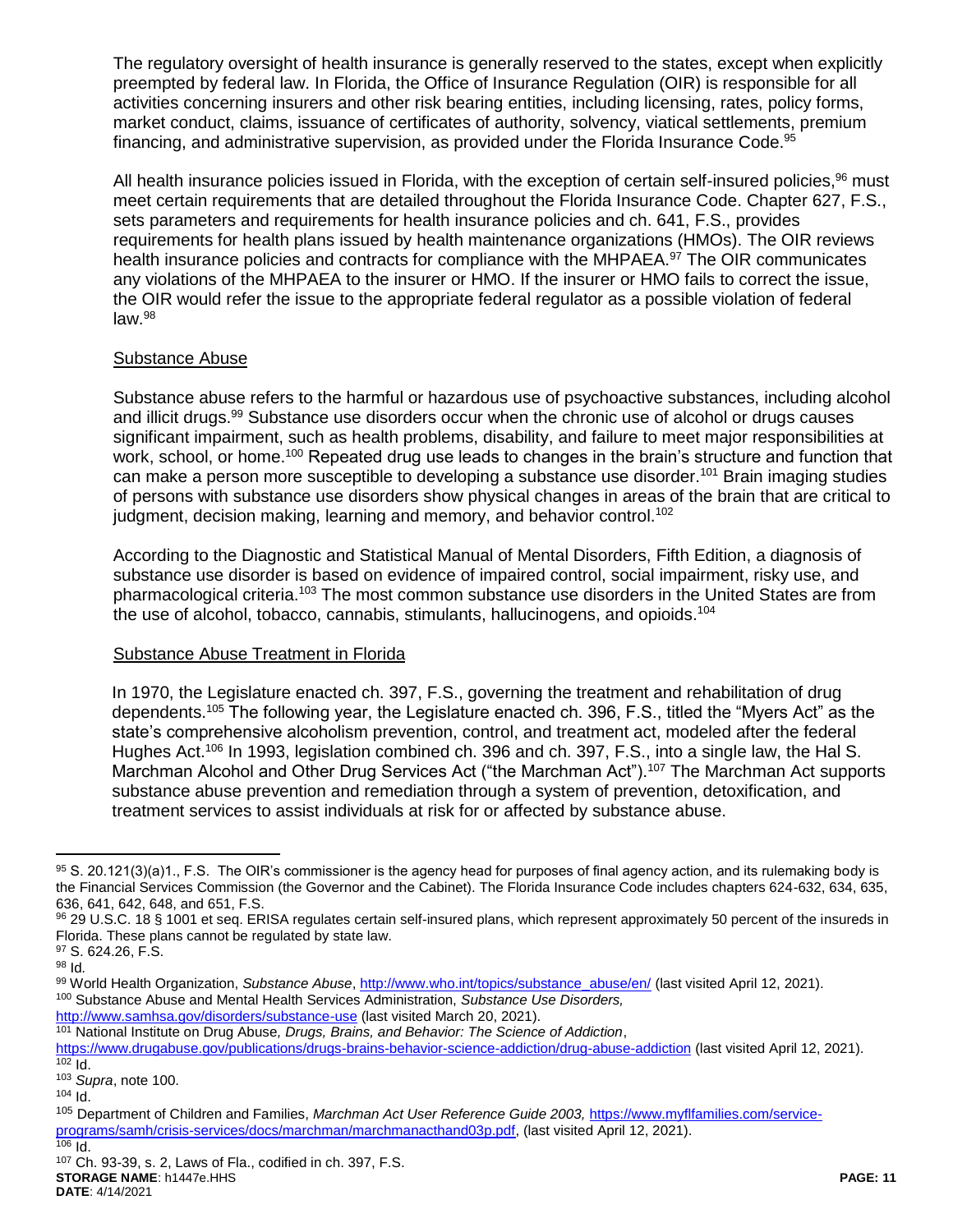Additionally, the Department of Children and Families (DCF) administers a statewide system of safetynet services for substance abuse and mental health (SAMH) prevention, treatment, and recovery. SAMH programs include a range of prevention, acute interventions (such as crisis stabilization or detoxification), residential, transitional housing, outpatient treatment, and recovery support services. Services are provided based upon state and federally-established priority populations and delivered through community-based providers.<sup>108</sup>

DCF provides treatment for substance abuse through a community-based provider system that offers detoxification, treatment and recovery support for adolescents and adults affected by substance misuse, abuse or dependence.<sup>109</sup>

- <span id="page-11-0"></span> **Detoxification Services:** Detoxification services use medical and clinical procedures to assist individuals and adults as they withdraw from the physiological and psychological effects of substance abuse.<sup>110</sup>
- **Treatment Services:** Treatment services<sup>111</sup> include a wide array of assessment, counseling, case management, and support that are designed to help individuals who have lost their abilities to control their substance use on their own and require formal, structured intervention and support. Some of these services may also be offered to the family members of the individual in treatment.<sup>112</sup>
- **Recovery Support:** Recovery support services, including transitional housing, life skills training, parenting skills, and peer-based individual and group counseling, are offered during and following treatment to further assist individuals in their development of the knowledge and skills necessary to maintain their recovery.<sup>113</sup>

DCF regulates substance abuse treatment by licensing individual treatment components under ch. 397, F.S., and rule 65D-30, F.A.C. Licensed service components include a continuum of substance abuse prevention,  $114$  intervention,  $115$  and clinical treatment services.  $116$ 

Clinical treatment is a professionally directed, deliberate, and planned regimen of services and interventions that are designed to reduce or eliminate the misuse of drugs and alcohol and promote a healthy, drug-free lifestyle.<sup>117</sup> "Clinical treatment services" include, but are not limited to, the following licensable service components: <sup>118</sup>

- <span id="page-11-1"></span>• Addictions receiving facility.
- Day or night treatment.
- Day or night treatment with community housing.
- Detoxification.

communities the opportunity to identify their own unique prevention needs and develop action plans in response. This community focus allows prevention strategies to have a greater impact on behavioral change by shifting social, cultural and community environments.

115 Section 397.311(26)(b), F.S. Intervention is structured services directed toward individuals or groups at risk of substance abuse and focused on reducing or impeding those factors associated with the onset or the early stages of substance abuse and related problems. <sup>116</sup> Section 397.311(25), F.S.

 $\overline{a}$ <sup>108</sup> These priority populations include, among others, persons diagnosed with co-occurring substance abuse and mental health disorders, persons who are experiencing an acute mental or emotional crisis, children who have or are at risk of having an emotional disturbance, and children at risk for initiating drug use.

<sup>109</sup> Department of Children and Families, *Treatment for Substance Abuse*, available at [https://www.myflfamilies.com/service](https://www.myflfamilies.com/service-programs/samh/substance-abuse.shtml)[programs/samh/substance-abuse.shtml,](https://www.myflfamilies.com/service-programs/samh/substance-abuse.shtml) (last visited April 12, 2021).

 $\overline{110}$  Id.

<sup>111</sup> Id. Research indicates that persons who successfully complete substance abuse treatment have better post-treatment outcomes related to future abstinence, reduced use, less involvement in the criminal justice system, reduced involvement in the child-protective system, employment, increased earnings, and better health. <sup>112</sup> *Supra*, not[e 109.](#page-11-0)

 $113$   $Id.$ 

<sup>114</sup> Section 397.311(26)(c), F.S. Prevention is a process involving strategies that are aimed at the individual, family, community, or substance and that preclude, forestall, or impede the development of substance use problems and promote responsible lifestyles. *See also,* Department of Children and Families, *Substance Abuse: Prevention,* [https://www.myflfamilies.com/service-](https://www.myflfamilies.com/service-programs/samh/prevention/index.shtml)

[programs/samh/prevention/index.shtml,](https://www.myflfamilies.com/service-programs/samh/prevention/index.shtml) (last visited April 12, 2021). Substance abuse prevention is best accomplished through the use of ongoing strategies such as increasing public awareness and education, community-based processes and evidence-based practices. These prevention programs are focused primarily on youth, and, in recent years, have shifted to the local level, giving individual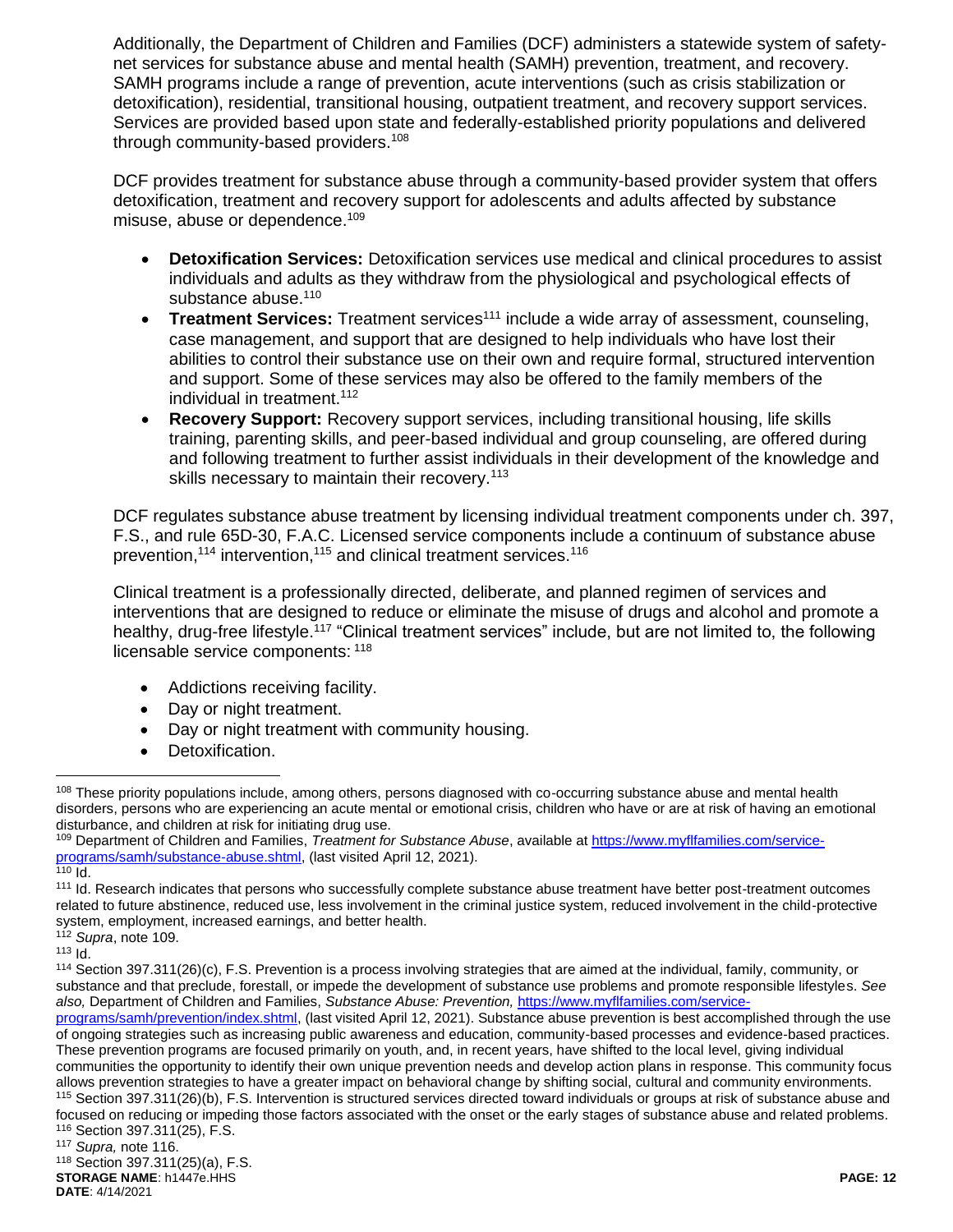- Intensive inpatient treatment.
- Intensive outpatient treatment.
- Medication-assisted treatment for opiate addiction.
- Outpatient treatment.
- Residential treatment.

### The Marjory Stoneman Douglas High School Public Safety Commission

In response to the shooting at Marjory Stoneman Douglas High School on February 14, 2018, the Florida Legislature passed SB 7026, the Marjory Stoneman Douglas High School Public Safety Act (Act).<sup>119</sup> The Act's provisions addressed school safety and security by creating the Office of Safe Schools (OSS) within the Florida Department of Education (DOE) and requiring increased coordination among state and local agencies serving students with or at-risk of mental illness, among other provisions.

The Act created the Marjory Stoneman Douglas High School Public Safety Commission (MSD Commission), composed of 16 members, to investigate system failures in the Marjory Stoneman Douglas High School shooting and prior mass violence incidents and develop recommendations for system-wide improvements. The MSD Commission submitted its initial report on January 2, 2019, which contained numerous school safety and security recommendations<sup>120</sup> that the Legislature addressed in SB 7030 (2019), Implementation of Legislative Recommendations of the Marjory Stoneman Douglas High School Public Safety Commission.<sup>121</sup>The MSD Commission's second report, submitted on November 1, 2019, provided recommendations related to safe-school officers, threat assessments, juvenile diversion programs, and mental health, among other recommendations.<sup>122</sup> The MSD Commission is authorized to issue annual reports and is scheduled to sunset on July 1, 2023.<sup>123</sup>

In February 2019, Governor Ron DeSantis requested, and the Florida Supreme Court convened, a grand jury to study systemic school safety failures. The grand jury was tasked with investigating whether specific public entities failed to act or committed fraud that undermined the school safety activities that the Act and subsequent legislation required.<sup>124</sup> The Grand Jury's third and most recent report, issued in December 2020, included an analysis of the state's mental health infrastructure and found systemic problems are impacting mental health:<sup>125</sup>

- <span id="page-12-0"></span> The current mental health system is underfunded leading to an inability to diagnose and properly treat mental health problems;
- The system is too decentralized with national, state, and local entities providing parallel and duplicative resources with little to no coordination;
- Many of the entities involved work for different agencies with different goals; and
- DCF is not currently equipped or empowered to exercise the degree of leadership and control necessary to correct problems in the system.

To address such problems, the Grand Jury recommended the Legislature appoint a commission to specifically examine the provision of mental health services in the state.<sup>126</sup> The Legislature should ensure that relevant stakeholders have an opportunity to participate in and provide knowledge to the

 $\overline{a}$ 

<sup>120</sup> Marjory Stoneman Douglas High School Public Safety Commission, *Initial Report* (Jan. 2, 2019), <http://www.fdle.state.fl.us/MSDHS/CommissionReport.pdf> (last visited April 12, 2021).

<sup>119</sup> Chapter 2018-3, L.O.F.

<sup>121</sup> Chapter 2019-22, L.O.F.

<sup>122</sup> Marjory Stoneman Douglas High School Public Safety Commission, *Second Report* (Nov. 1, 2020), <http://www.fdle.state.fl.us/MSDHS/MSD-Report-2-Public-Version.pdf> (last visited April 12, 2021). <sup>123</sup> Section 943.687(9), F.S.

<sup>124</sup> Ron DeSantis, Governor of Florida, *Petition for Order to Impanel a Statewide Grand Jury*, (Feb. 13, 2019)[, https://efactssc-](https://efactssc-public.flcourts.org/casedocuments/2019/240/2019-240_petition_72393_e83.pdf)

[public.flcourts.org/casedocuments/2019/240/2019-240\\_petition\\_72393\\_e83.pdf](https://efactssc-public.flcourts.org/casedocuments/2019/240/2019-240_petition_72393_e83.pdf) (last visited April 12, 2021); *In re [Statewide Grand Jury](https://1.next.westlaw.com/Link/Document/FullText?findType=Y&serNum=2047630499&pubNum=0000999&originatingDoc=I8358878b077f11eb9c47daf1c707eb33&refType=RP&originationContext=document&transitionType=DocumentItem&contextData=(sc.Keycite))  #20*[, No. SC19-240, 2019 WL 908518 \(Fla. Feb. 25, 2019\),](https://1.next.westlaw.com/Link/Document/FullText?findType=Y&serNum=2047630499&pubNum=0000999&originatingDoc=I8358878b077f11eb9c47daf1c707eb33&refType=RP&originationContext=document&transitionType=DocumentItem&contextData=(sc.Keycite)) [https://efactssc-public.flcourts.org/casedocuments/2019/240/2019-](https://efactssc-public.flcourts.org/casedocuments/2019/240/2019-240_disposition_145442_d04i.pdf) [240\\_disposition\\_145442\\_d04i.pdf](https://efactssc-public.flcourts.org/casedocuments/2019/240/2019-240_disposition_145442_d04i.pdf) (last visited April 12, 2021).

<sup>125</sup> Statewide Grand Jury # 20, *Third Interim Report of the Twentieth Statewide Grand Jury*, (Dec. 10, 2020)[, https://efactssc](https://efactssc-public.flcourts.org/casedocuments/2019/240/2019-240_miscdoc_365089_e20.pdf)[public.flcourts.org/casedocuments/2019/240/2019-240\\_miscdoc\\_365089\\_e20.pdf](https://efactssc-public.flcourts.org/casedocuments/2019/240/2019-240_miscdoc_365089_e20.pdf) (last visited April 12, 2021).  $126$  Id. at p. 21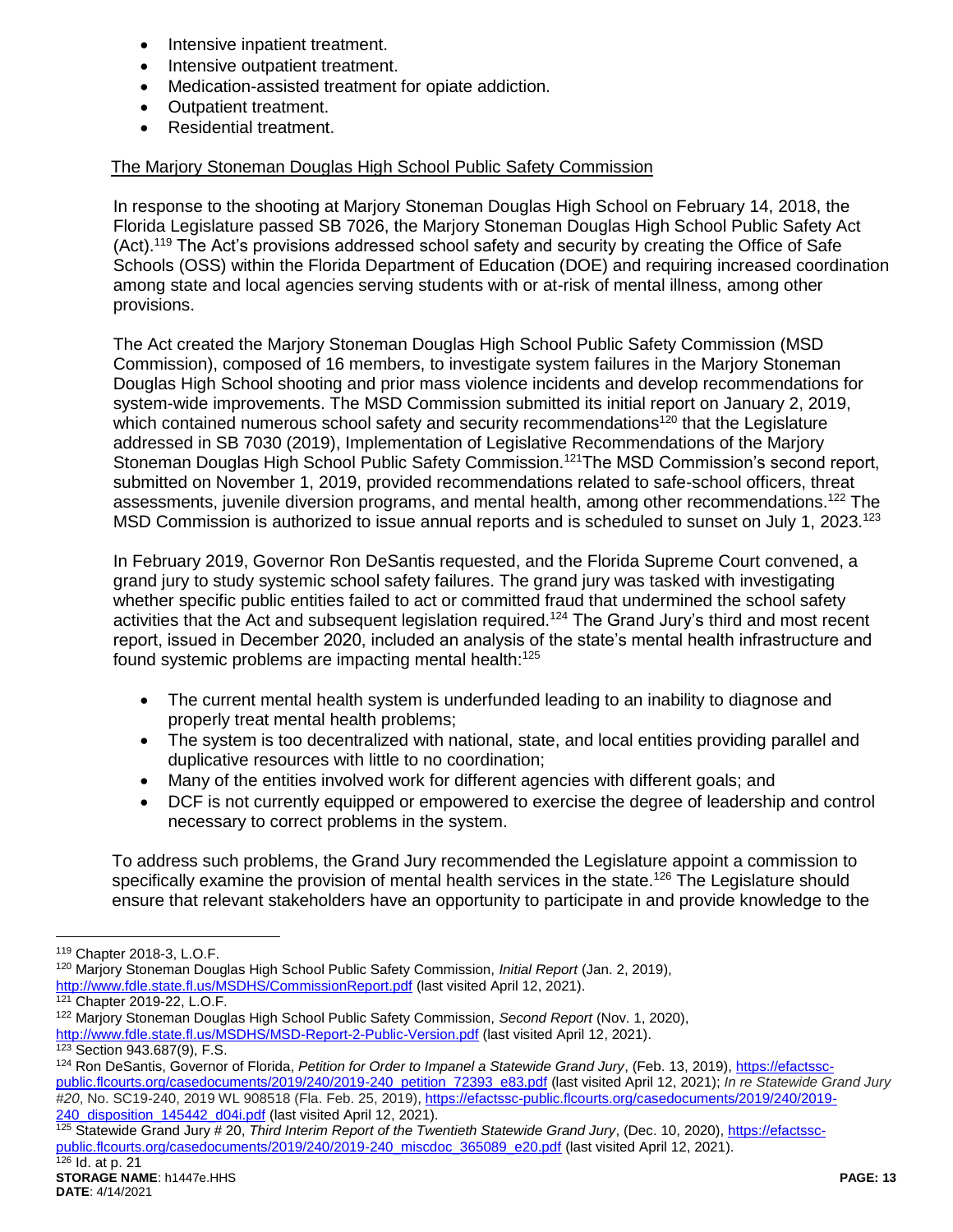commission. The commission should consider how to best provide and facilitate services in dual diagnosis<sup>127</sup> cases. Additionally, the commission should be charged with structuring and staffing a permanent, agency-level entity to manage mental health, behavioral health, and substance abuse and addiction services throughout the state.<sup>128</sup> Lastly, a cabinet-level agency should be created and funded to administer disparate sources of funding and services relating to the state's mental health system.<sup>129</sup>

### Previous Commissions on Mental Health and Substance Abuse

## *2001*

In 1999, the Legislature created the Florida Commission on Mental Health and Substance Abuse (Commission) to review and evaluate the state's mental health and substance abuse system and make recommendations for change.<sup>130</sup> The Commission was made up of 23 professionals from throughout the state, including university professors, service providers, law enforcement, health care professionals, legislators, and state employees. The Commission found that the state's mental health and substance abuse service system is complex and diffuse, that diagnosis and treatment of disorders have improved substantially, and no one governmental entity is responsible for leading the overall system. The Commission recommended:<sup>131</sup>

- Establishing a statewide Coordinating Council for Mental Health and Substance Abuse (Council) in the Executive Office of the Governor that will coordinate with the Governor's Office of Drug Control to lead an overall system for mental health and substance abuse services;
- That the Council, in an effort to reduce stigma, should provide and coordinate a range of prevention and education activities to inform the public of the signs and symptoms of mental health and substance abuse disorders and the availability of effective treatment;
- Adequate emergency response capacity should be uniformly available across the state to assure services are available and accessible;
- That DCF should develop criteria for identifying individuals with ongoing need for mental health and substance abuse services and implement a process to enroll such individuals in continuing care services;
- The Council should initiate special studies to better understand the needs of individuals who are inadequately served by the mental health and substance abuse system and develop solutions to meet those needs;
- The Council should place emphasis on individuals served in the law enforcement, corrections, and court systems and divert such individuals from incarceration into treatment whenever possible;
- DCF and the Council should focus on access and choice in mental health and substance abuse services; and
- The Council should promote the development of post-secondary educational programs to provide state-of-the-art knowledge for the state's professional and para-professional service providers that is responsive to the environments in which they will practice.

*2006*

In 2006, DCF's Assistant Secretary for Substance Abuse and Mental Health appointed a workgroup to address the plans and business models for substance abuse and mental health services in the state. The group included members from DCF service districts, substance abuse and mental health providers, consultants, and professional associations. The workgroup developed several recommendations to improve the substance abuse and mental health system in this state:<sup>132</sup>

 $127$  The Grand Jury describes "dual diagnosis" cases as cases that lie at the nexus of mental health, substance abuse, and law enforcement interests.

<sup>128</sup> *Supra*, not[e 125](#page-12-0) at p. 23.

<sup>129</sup> Id. at p. 24.

<sup>130</sup> Florida Commission on Mental Health and Substance Abuse, *Final Report* (January 2001).

<sup>131</sup> Id.

**STORAGE NAME**: h1447e.HHS **PAGE: 14** <sup>132</sup> Department of Children and Families, *Managing Substance Abuse and Mental Health Services Workgroup* (October 2006).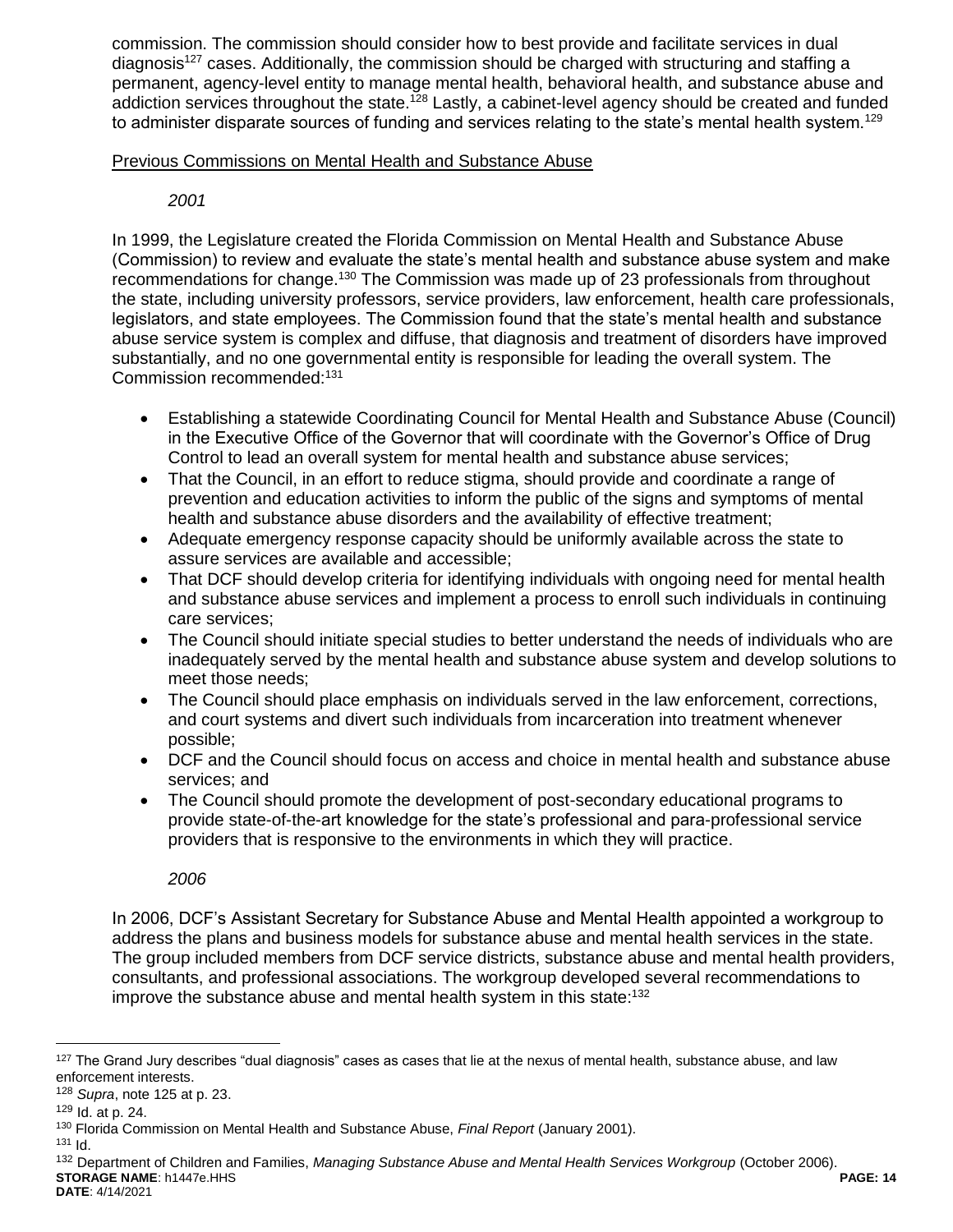- Define DCF's substance abuse and mental health covered populations by establishing program eligibility criteria;
- Support an effective and orderly transition to Medicaid reform;
- Support several approaches to service management and managing entities depending on the characteristics of service districts;
- Align statutes and state policy in the areas of eligibility, enrollment, case rates, and authorizations of the managing entities; and
- Improve the data management and payment systems so they can support flexible, prospectivepayment systems such as case rates and provide the more refined utilization data needed by service districts and managed entities.

As a result, in 2008, the Legislature authorized DCF to contract with managing entities to manage the day-to-day operational delivery of behavioral health services through an organized system of care.<sup>133</sup>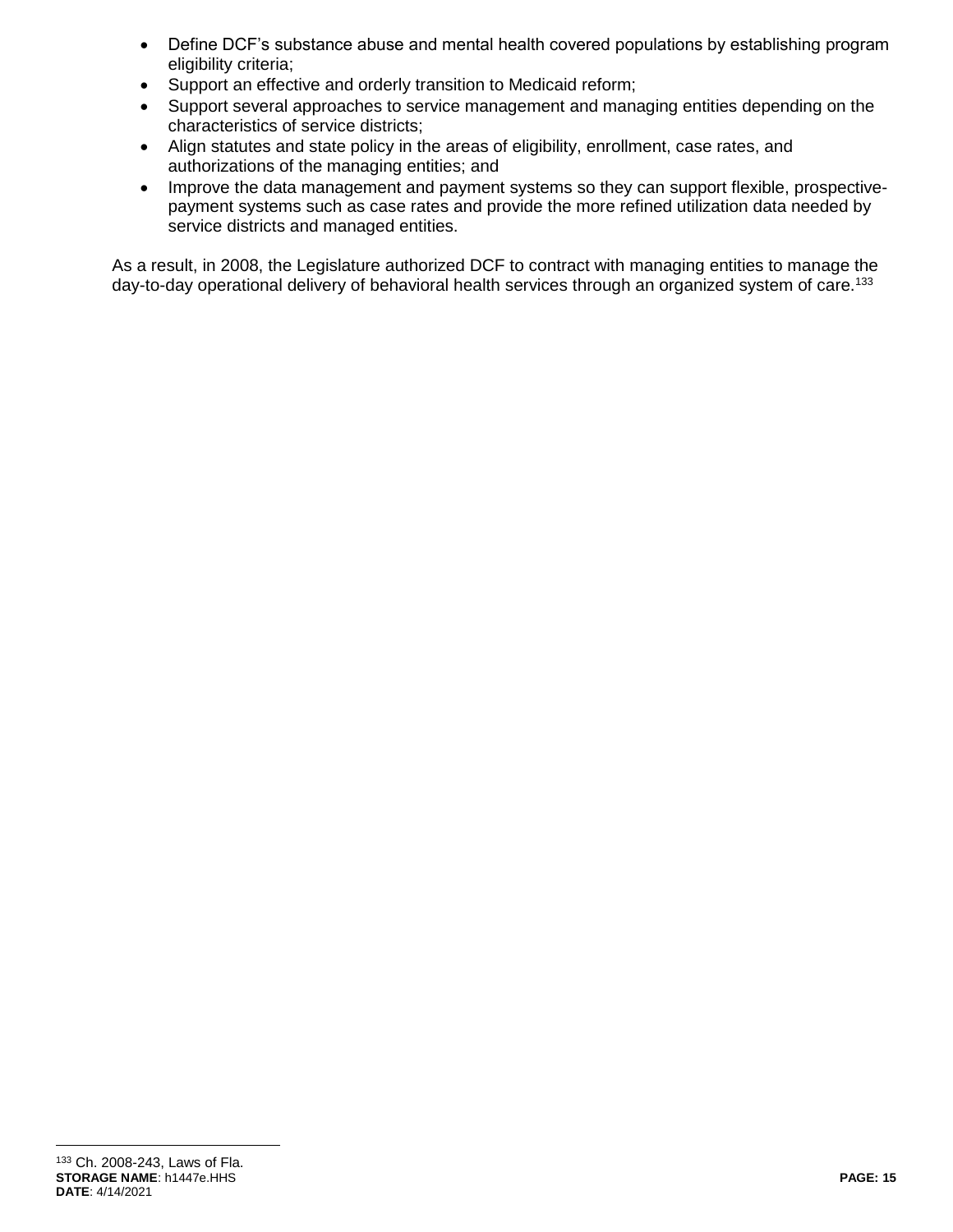## **Effect of the Bill**

### Commission on Mental Health and Substance Abuse

The bill creates the Commission on Mental Health and Substance Abuse (Commission) adjunct to DCF. DCF is required to provide administrative staff and support services for the Commission.

The purpose of the Commission is to:

- Examine the current methods of providing mental health and substance abuse services in the state;
- Improve the effectiveness of current practices, procedures, programs, and initiatives in providing such services;
- Identify any barriers or deficiencies in the delivery of such services; and
- Recommend changes to existing laws, rules, and policies necessary to implement the Commission's recommendations.

The bill requires the Commission to have 19 members including the Secretaries of AHCA and DCF. The Governor must appoint seven members, including:

- A psychologist licensed under ch. 490, F.S., practicing within the mental health delivery system;
- A mental health professional licensed under ch. 491, F.S.;
- A representative of mental health courts;
- An emergency room physician;
- A representative from the field of law enforcement;
- A representative from the criminal justice system; and
- A representative of a child welfare agency involved in the delivery of behavioral health services.

The President of the Senate must appoint five members, including:

- A member of the Senate;
- A person living with a mental health disorder;
- A family member of a consumer of publicly funded mental health services;
- A representative of the Louis de la Parte Mental Health Institute within the University of South Florida; and
- A representative of a county school district.

The Speaker of the House of Representatives must appoint five members, including:

- A member of the House of Representatives;
- A representative of a treatment facility;
- A representative of a managing entity;
- A representative of a community substance abuse provider; and
- A psychiatrist licensed under chs. 458 or 459, F.S., practicing within the mental health delivery system.

The Governor appoints the commission chair from among its members. Appointments must be made by August 1, 2021, and members serve at the pleasure of the officer who appointed the member. A vacancy on the Commission is required to be filled in the same manner as the original appointment.

The Commission is required to convene no later than September 1, 2021, and must meet monthly or upon the call of the chair. Meetings are authorized to be held via teleconference or other electronic means.

The duties of the Commission include: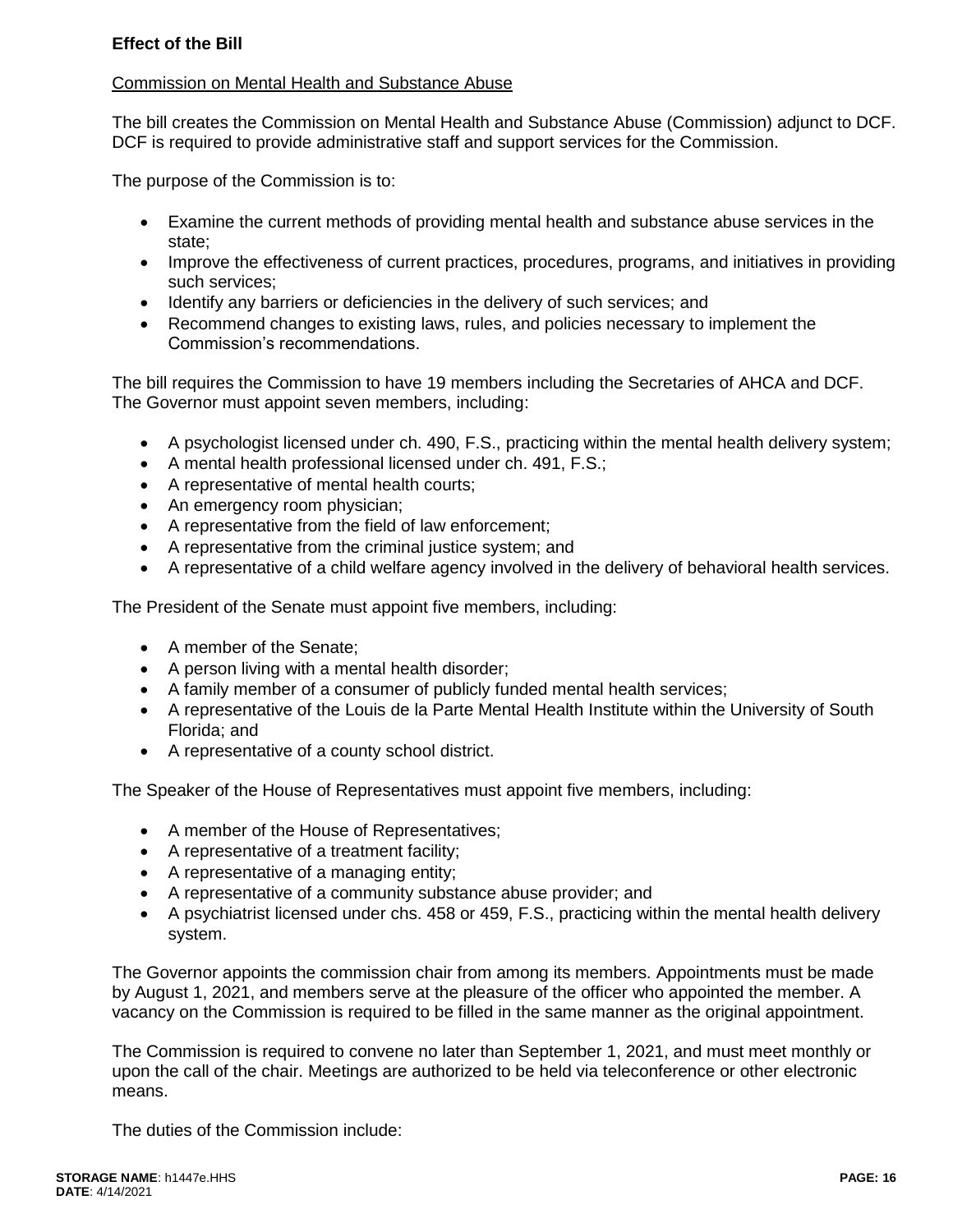- Conducting a review and evaluation of the management and functioning of existing publicly supported mental health and substance abuse systems in DCF, AHCA, and all other relevant state departments;
	- $\circ$  At a minimum, such review must include a review of current goals and objectives, current planning, service strategies, coordination management, purchasing, contracting, financing, local government funding responsibility, and accountability mechanisms.
- Considering the unique needs of people who are dually diagnosed;
- Addressing access to, financing of, and scope of responsibility in the delivery of emergency behavioral health care services;
- Addressing the quality and effectiveness of current service delivery systems and professional staffing and clinical structure of services, roles, and responsibilities of public and private providers;
- Addressing priority population groups for publicly funded services, identifying the comprehensive delivery systems, needs assessment and planning activities, and local government responsibilities for funding services;
- Reviewing the implementation of ch. 2020-107, Laws of Fla.;<sup>134</sup>
- Identifying gaps in the provision of mental health and substance abuse services;
- Providing recommendations on how managing entities may promote service continuity;
- Making recommendations about the mission and objectives of state-supported mental health and substance abuse services and the planning, management, staffing, financing, contracting, coordination, and accountability of mechanisms best suited for the recommended mission and objectives; and
- Evaluating and making recommendations regarding the establishment of a permanent, agencylevel entity to manage mental health, behavioral health, substance abuse, and related services statewide, including the:
	- o Duties and organizational structure;
	- o Resource needs and possible sources of funding;
	- o Impact on access to and the quality of services;
	- $\circ$  Impact on individuals with behavioral health needs, and their families, who are currently receiving services and those who are in need of services; and
	- $\circ$  Relation to and integration with service providers, managing entities, communities, state agencies, and provider systems.

The bill requires state departments and agencies to provide assistance in a timely manner if requested by the Commission.

The Commission is required to submit an initial report by September 1, 2022, and a final report by September 1, 2023, to the Governor, President of the Senate, and Speaker of the House of Representatives on its findings and recommendations on how to best provide and facilitate mental health and substance abuse services.

The bill requires the repeal of the statute authorizing the Commission on September 1, 2023, unless saved from repeal through reenactment by the Legislature.

The bill takes effect upon becoming a law.

B. SECTION DIRECTORY:

- **Section 1** Provides legislative intent.
- **Section 2** Creates s. 394.9086, F.S., relating to Commission on Mental Health and Substance Abuse.

**STORAGE NAME**: h1447e.HHS **PAGE: 17 DATE**: 4/14/2021 <sup>134</sup> 2020 House Bill 945 (Silvers) requires managing entities to implement of a coordinated system of mental health care for children and expands the use of mobile response teams (MRT) across the state. It requires the Florida Mental Health Institute within the University of South Florida to develop a model protocol for school use of MRTs. The bill also requires AHCA and DCF to identify children and adolescents who are the highest users of crisis stabilization services and take action to meet the needs of such children. Lastly, the bill requires AHCA to continually test the Medicaid managed care provider network databases to ensure behavioral health providers are accepting enrollees and confirm that enrollees have access to behavioral health systems.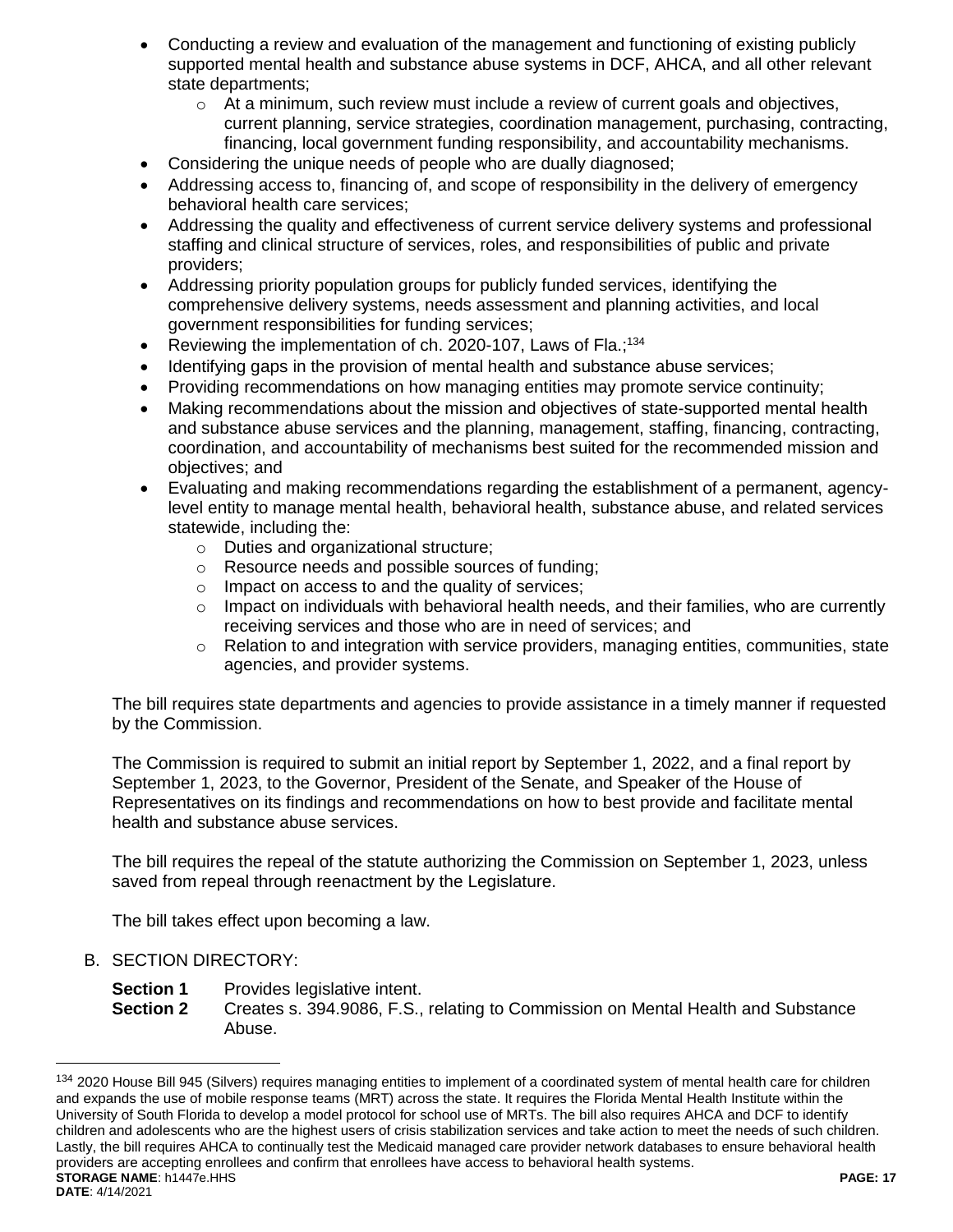**Section 3** Provides the act shall take effect upon becoming a law.

# **II. FISCAL ANALYSIS & ECONOMIC IMPACT STATEMENT**

- A. FISCAL IMPACT ON STATE GOVERNMENT:
	- 1. Revenues:

None.

2. Expenditures:

The bill has a significant, negative fiscal impact on DCF as the bill requires the department to provide administrative staff and support services for the commission. DCF estimates that implementing the bill requires two staff members with a cost of \$171,296 (a \$166,918 recurring need).<sup>135</sup> A review of the department's vacant positions shows there are sufficient existing vacancies from which resources can be redirected to fund new positions, many of which have been vacant for over 200 days.

Furthermore, the Commission's final work product is due on September 1, 2023, meaning the fiscal impact is nonrecurring. On average, DCF reverts \$626,700 of budget authority from the Other Personnel Services (OPS) category. This category is to fund personnel resources that are temporary in nature. The department has the ability to internally reorganize positions as needed.

- B. FISCAL IMPACT ON LOCAL GOVERNMENTS:
	- 1. Revenues:

None.

2. Expenditures:

None.

C. DIRECT ECONOMIC IMPACT ON PRIVATE SECTOR:

None.

D. FISCAL COMMENTS:

None.